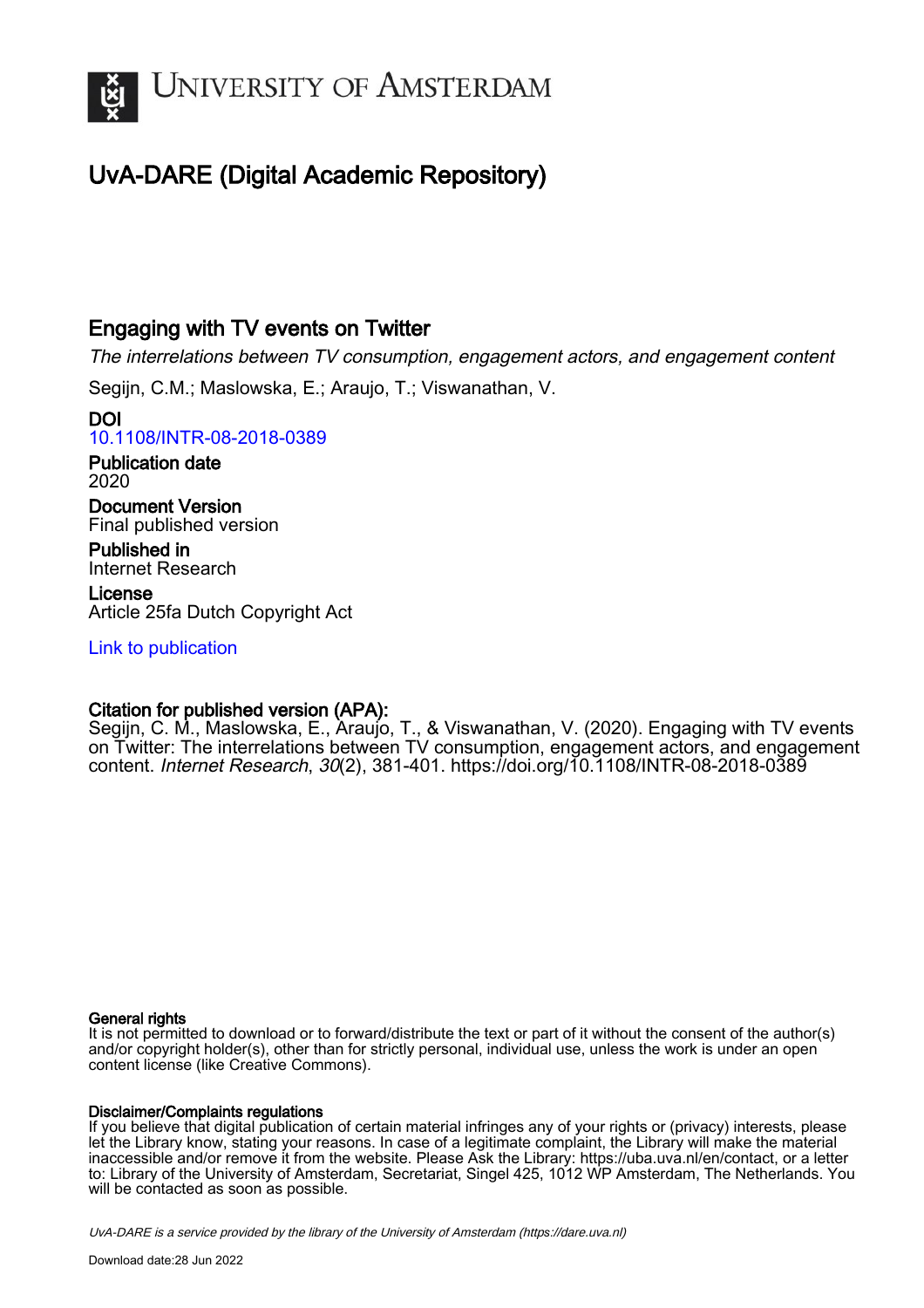# Engaging with TV events on Twitter

# The interrelations between TV consumption, engagement actors, and engagement content

Claire Monique Segijn

Hubbard School of Journalism and Mass Communication, University of Minnesota, Twin Cities, Minnesota, USA Ewa Maslowska and Theo Araujo Amsterdam School of Communication Research ASCoR, University of Amsterdam, Amsterdam, The Netherlands, and

Vijay Viswanathan

Medill Integrated Marketing Communications, Northwestern University, Evanston, Illinois, USA

#### Abstract

Purpose – The purpose of this paper is to explore the interrelationship between television (TV) consumption (viewing ratings), engagement behaviors of different actors on Twitter (TV programs, media, celebrities and viewers) and the content of engagement behaviors (affective, program-related and social content).

Design/methodology/approach – TV ratings and Twitter data were obtained. The content of tweets was analyzed by means of a sentiment analysis. A vector auto regression model was used to understand the interrelationship between tweets of different actors and TV consumption.

Findings – First, the results showed a negative interrelationship between TV viewing and viewers' tweeting behavior. Second, tweets by celebrities and media exhibited similar patterns and were both affected mostly by the number of tweets by viewers. Finally, the content of tweets matters. Affective tweets positively relate to TV viewing, and program-related and social content positively relates to the number of tweets by viewers. Research limitations/implications – The findings help us understand the online engagement ecosystem and provide insights into drivers of TV consumption and online engagement of different actors.

**Practical implications** – The results indicate that content producers may want to focus on stimulating affective conversations on Twitter to trigger more online and offline engagement. The results also call for rethinking the meaning of TV metrics.

**Originality/value** – While some studies have explored viewer interactions on Twitter, only a few studies have looked at the effects of such interactions on variables outside of social media, such as TV consumption. Moreover, the authors study the interrelations between Twitter interactions with TV consumption, which allows us to examine the effect of online engagement on offline behaviors and vice versa. Finally, the authors take different actors into account when studying real-life online engagement.

Keywords Engagement, Twitter, Sentiment analysis, Second screen, TV viewing Paper type Research paper

#### Introduction

The ways in which television (TV) programming is consumed are changing tremendously, with significant consequences for program creators and the companies that use TV programs as vehicles for their messages. A recent report by Nielsen (2013) finds that adults (18+) in the USA spend around 11 h every day consuming media from linear and digital devices. Nearly 90 percent of US adults watch live and time-shifted TV. While live TV is consumed for around 4 h every day, the duration for time-shifted TV is much smaller,

Internet Research Vol. 30 No. 2, 2020 pp. 381-401 © Emerald Publishing Limited 1066-2243 DOI 10.1108/INTR-08-2018-0389

The authors would like to thank the Netherlands Public Broadcasting for providing the TV ratings and Rhianne W. Hoek for coding a subsample of the Twitter accounts.

Engaging with TV events on Twitter

**381**

Received 30 August 2018 Revised 5 March 2019 20 May 2019 Accepted 22 May 2019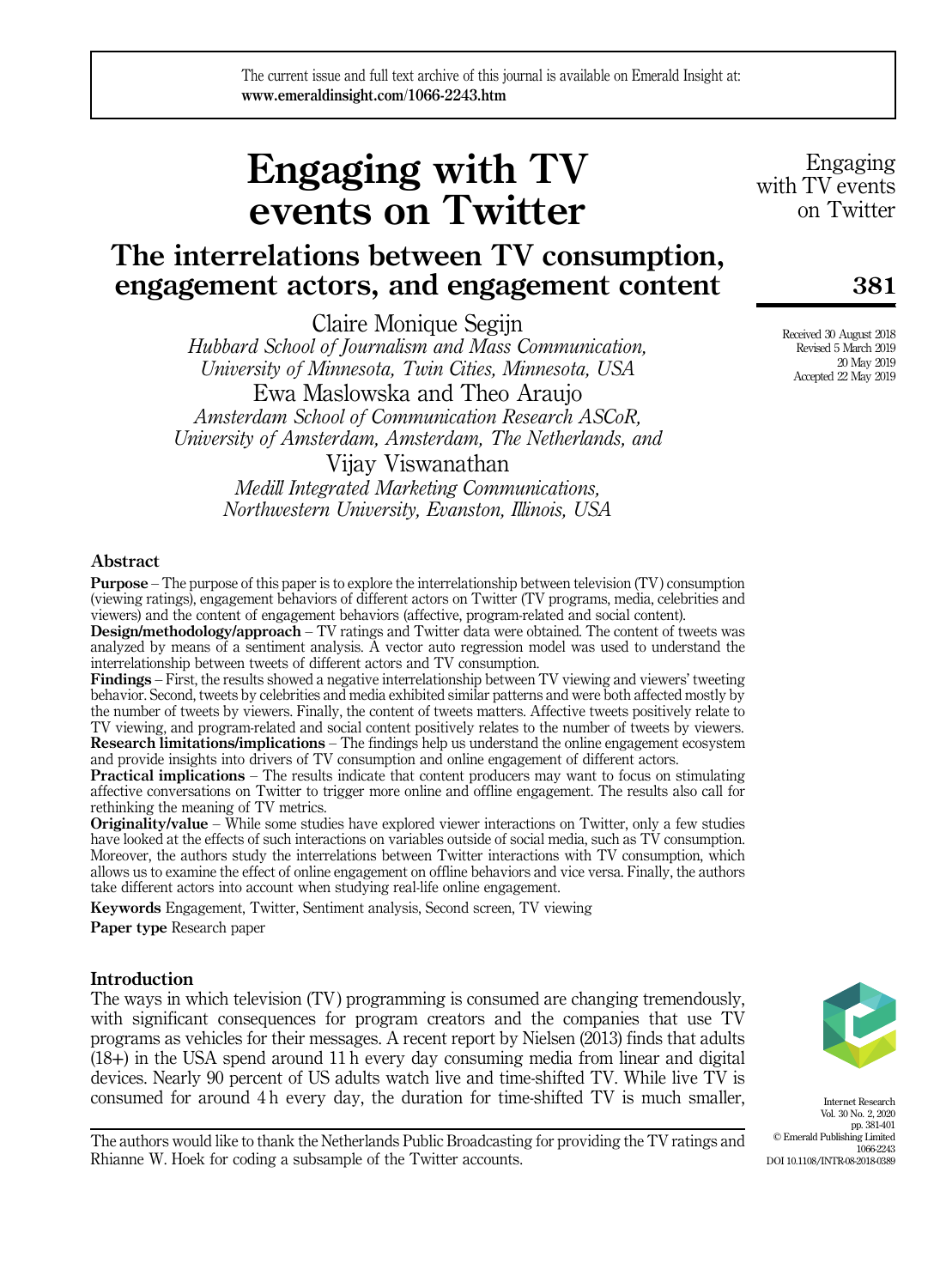around 35 min each day. Consuming live TV, therefore, still seems to be an important ritual in people's lives.

The most interesting development is that smartphones have an extremely high penetration rate irrespective of race and ethnicity (Pew Research Center, 2018). Smartphones provide consumers with easy access to social media platforms and thus enable viewers to multitask on multiple platforms. Using an additional screen while watching TV has become a part of the viewing experience (Segijn, Voorveld, Vandeberg, Pennekamp and Smit, 2017). Especially in the case of live TV shows, social conversations using smartphones and other portable devices can occur in real time, enhancing audience experience and driving viewers' engagement. Twitter is particularly well suited for this purpose; it keeps people up-do-date and facilitates a quick information flow (Voorveld, van Noort, Muntinga and Bronner, 2018). It allows TV content producers to interact with audiences in real time, and to use different channels and modes of information delivery and processing. In addition, the role of the TV viewer changes; they are no longer passive audiences but often (inter)active participants that engage in media-related conversations.

Engagement has attracted substantial attention from both academics and marketers. Although we still lack a universally and broadly agreed definition of engagement, most scholars are of the opinion that it comprises cognitive, emotional and behavioral component (Brodie et al., 2011; Hollebeek et al., 2014). In an online context, engagement can be divided into consuming, contributing, and creating (Muntinga *et al.*, 2011). In the current study, we explore the interrelations between TV programming and engagement on Twitter. Thus, engagement can be seen as watching TV (i.e. consuming), commenting on what others are saying on social media about the TV show (i.e. contributing) and posting a new comment about the program on Twitter (i.e. creating).

To understand and provide implications for content creators on what kind of content stimulates engagement, the current study focuses on the dynamic interactions between engagement elements using real-life data. Particularly, we explore the interrelations of several engagement elements: TV consumption, the Twitter participation of different actors (i.e. TV programs, celebrities, media and viewers), and the content of the tweets. While there is an expanding body of literature on engagement, empirical papers studying the dynamic interactions constituting engagement are still rare. Only a few studies have tried to measure engagement dynamics, most of them using surveys (e.g. Hollebeek *et al.*, 2014). However, several aspects of engagement can be better studied using behavioral data (e.g. Viswanathan et al., 2017). For instance, the amount and valence of engagement can be used to represent the cognitive and affective aspects of engagement. While some previous studies have explored audience interactions on Twitter (e.g. Kim *et al.*, 2015; Lin *et al.*, 2014; Liu *et al.*, 2016), only few studies looked at the effects of such interactions on variables outside of social media, such as brand memory (Angell et al., 2016), political engagement (Vaccari et al., 2015) or voting decision (Maruyama et al., 2014). Finally, we answer the call for the use of real-life data, which enables us to analyze actual social media content and prevent self-report measurement issues (Voorveld, 2019).

Liu et al. (2016) also explored the effect of online platforms (e.g. Twitter) on TV consumption. They found a positive relation between volume of tweets and exposure, and they found that information content (i.e. I am planning to watch show X) adds predictive power. However, they did not look into dynamic two-way relationships. Exploring these interrelations allows for studying the effect of Twitter on TV consumption (or other economic/social phenomena), as well as the simultaneous reverse effect of TV consumption on Twitter engagement. Therefore, the current study will include interrelations to the model. In addition, Liu et al. (2016) did not look at different actors posting on Twitter. By including engagement actors, engagement content, and TV consumption, we have more insight in who is participating, what they talk about on

30,2

**382**

INTR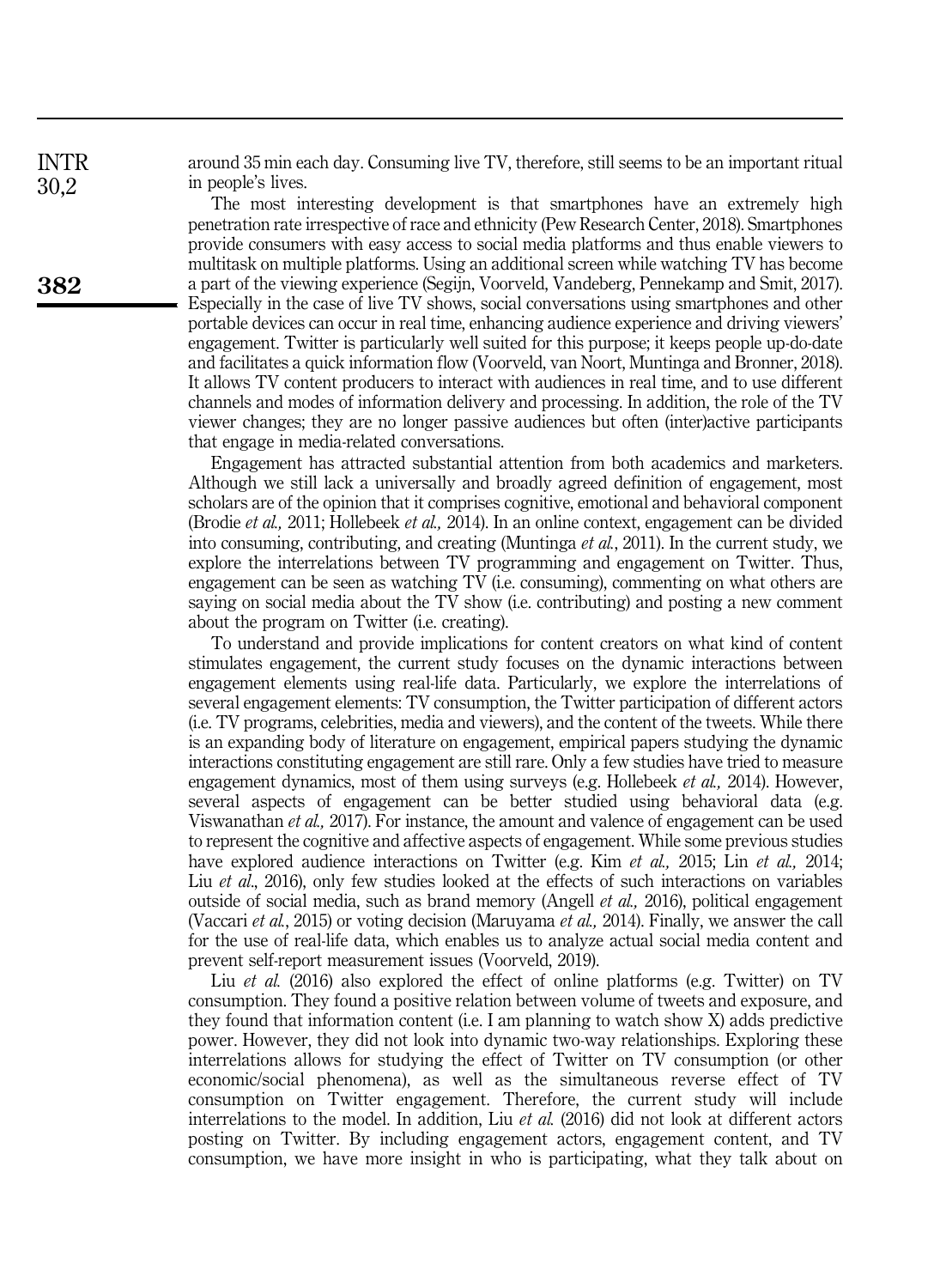Twitter and how this relates to TV consumption. This information could provide valuable insights for TV producers and marketers about which actors and which conversations can with TV events stimulate the viewer's engagement with TV events and ultimately TV consumption. The latter is important for both TV producers and advertisers because ad pricing and reach may differ depending on the TV consumption.

To date, we have limited understanding of how the aspects of consumer engagement with TV programming (i.e. program viewing and discussions on Twitter) affect each other and which actors and what content stimulates greater engagement. This is important considering that previous studies find that content creators should use more consumer engagement strategies on earned media (Lovett and Staelin, 2016). In addition, audience participation on Twitter can be an important indicator of viewer engagement (Jenkins, 2006; Liu et al., 2016), and as such can provide marketers, political parties, or other content creators with directions on targeting. In sum, the aim of the study is to explore the dynamic interrelations between offline engagement (i.e. TV consumption), Twitter engagement of different actors (i.e. TV program, celebrities, media, and viewers) and the content of the tweets.

#### Theoretical framework

#### Viewer engagement

Engagement is a concept with a long tradition in psychology and organizational behavior (e.g. Maslach and Jackson, 1981). Even though it has received considerable attention in the literature, there is no agreement on how to define and operationalize it. Engagement has been discussed in a variety of contexts, leading to the establishment of various engagement types, such as brand engagement in self-concept (Sprott et al., 2009), customer engagement (Brodie et al., 2011), media engagement (Peck and Malthouse, 2010) and music engagement (Hollebeek *et al.*, 2016). Most of the literature agrees that engagement can be described using three dimensions: cognitive, affective and behavioral dimensions (Brodie et al., 2011; Hollebeek et al., 2014; Islam et al., 2018). In addition, the literature agrees that it involves dynamic interactions with a specific object (Hollebeek et al., 2014). It is also quite widely accepted that engagement has a motivational component (Mollen and Wilson, 2010). The motivations driving individuals' behaviors stem from their experiences with an object, that is, thoughts and emotions evoked by the object (Calder *et al.*, 2015). Therefore, we can say that engagement represents an individual's motivations, resulting from his or her experiences with an object, which manifest in object-oriented behaviors. These behaviors have been referred to as customer engagement behaviors (van Doorn *et al.*, 2010) or brand-dialogue behaviors (Maslowska *et al.*, 2016) and have been argued to occur as "interactions between the focal object and/or other actors" ( Jaakkola and Alexander, 2014, p. 248). Therefore, the behavioral aspect of engagement can be directly observed in individuals' interactions with the object but also in object-related interactions with other individuals.

Focusing on the online context, Muntinga et al. (2011) divide engagement behaviors into consuming, contributing and creating. Applying that to our context, individuals can interact with the TV programming by simply watching it (i.e. consuming), commenting on what others are saying about it on social media (i.e. contributing) or posting their own reviews of the program (i.e. creating). More passive engagement behaviors, such as consuming, are less likely to create deep experiences and as such are not that beneficial for content producers. Conversely, more active engagement behaviors, such as contributing or creating, are more personally relevant and more interactive, which means they require more cognitive and emotional investment, and as such may reflect higher levels of engagement (cf. Maslowska *et al.*, 2016). Creating may be especially engaging because it produces particularly elaborate experiences.

A specific form of creating, namely tweeting about TV programming, has become especially popular (Nielsen, 2013). Such interactions transform audiences from passive

Engaging on Twitter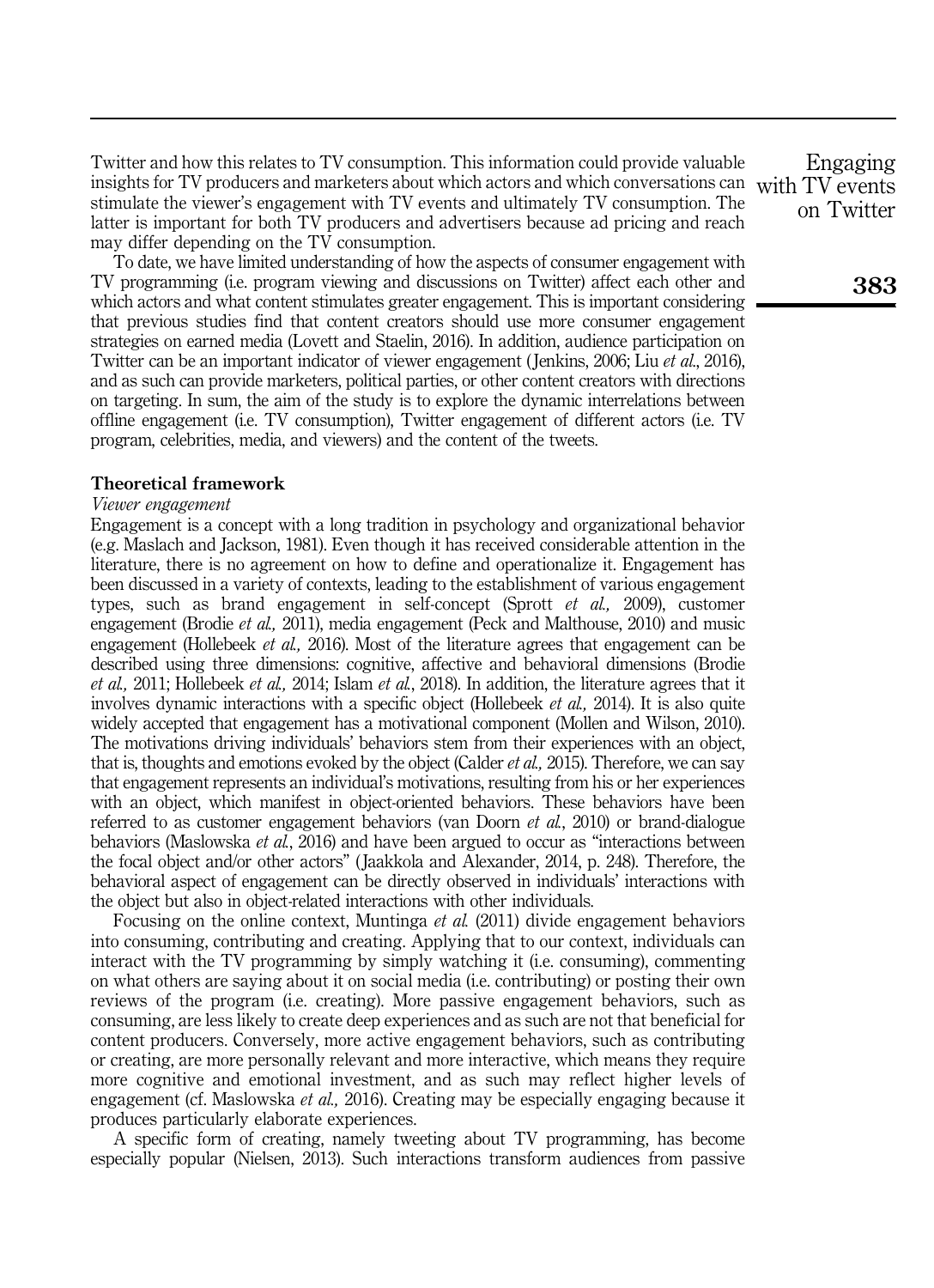receivers of TV content into participants actively interacting with TV content, and constitute "a catalyst to a new, more engaged viewing audience" (Doughty et al., 2012, p. 80). Marwick and boyd (2011) discuss the tweeting audience as a network of groups and individuals who are highly engaged not only in the consumption but also production of content. Watching a program and chatting about it at the same time can enhance viewers' experiences (Weisz *et al.*, 2007) and increase program involvement (Segijn, Voorveld and Smit, 2017), which, in turn, can enhance engagement (Hollebeek *et al.*, 2014). Several studies show that active related social media behavior (e.g. commenting live on TV content or engaging with conversations via Twitter hashtags) results in positive effects on several outcome variables, such as brand memory (Angell et al., 2016; Segijn, Voorveld and Smit, 2017) and political engagement (Maruyama et al., 2014; Vaccari et al., 2015). Furthermore, social media could serve as a first point of contact for potential viewers or as a reminder to watch a program (Lovett and Staelin, 2016). Social media could inform potential viewers about what is happening on TV and even spark their interest in watching a TV show, working as informative advertising (Gong et al., 2017).

The extent of engagement might differ depending on different factors. We argue that it can be influenced by different actors and the content of the discussion on social media. In the next section, we will first discuss the different actors that may play a role in engagement behaviors on social media, followed by a discussion on how content could influence engagement behaviors.

#### Four types of actors of engagement behaviors

In today's communication between content providers and audiences, especially online, the content provider does not control messages anymore, meaning that it may be media users who create and/or distribute messages. Moreover, all of the engagement behaviors, such as message sharing, can not only be directed at the existing media users but also at other actors. The role of other actors is recognized in the engagement ecosystem (Maslowska et al., 2016) – a conceptual model of engagement that comprises in brand actions, other actors, customer brand experience, shopping behaviors, brand consumption and brand-dialogue behaviors. Building on the service-dominant logic (Vargo and Lusch, 2016), the model argues that engagement does not only concern the focal object and an individual but rather encompasses relationships between different actors that co-create value. Thus, different actors can participate in TV-related social media conversations. Viewers are becoming active communicators when consuming media content, such as TV shows. Therefore, engagement does not only entail the TV program sending a message, but also includes viewers and other actors (Maslowska et al., 2016), such as celebrities and the media. In the social media context, attention has been mostly paid to so-called opinion leaders or influential users as actors. They have been broadly studied in the literature on innovation diffusion and word of mouth (WOM). Opinion leaders can be described as "information brokers between the mass media and the general population" (Araujo *et al.*, 2017, p. 498). In the context of Twitter, the highly influential users are often celebrities, public figures, or the news media (Cha et al., 2010). In line with the engagement ecosystem and research on opinion leaders, we focus on four groups of Twitter users: the TV program, celebrities, media and viewers.

First, the TV program can interact with different actors on social media in various ways. It can post on social media to promote the show and affect viewers' motivations and experiences by posting additional content from behind the scenes or comments by the presenters. The TV program may also engage in the conversation by addressing issues discussed by viewers or posting questions and contests as incentives for viewers to participate in the conversation. As discussed earlier, such actions can not only remind viewers about the program leading them to tune in but could also enhance their experience of the program (Vaccari et al., 2015).

INTR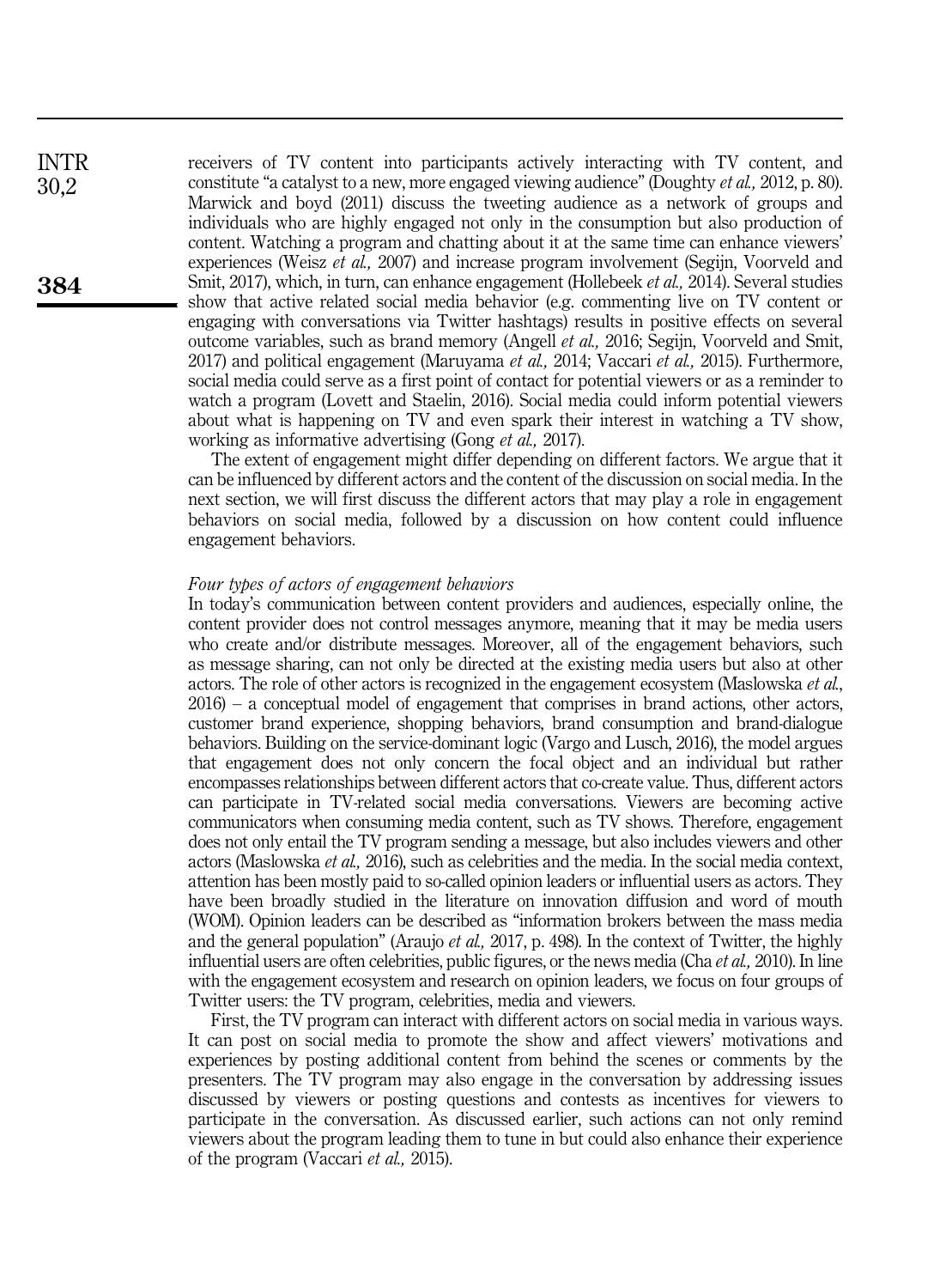Second, celebrities often participate in conversations about popular TV programs and can sometimes even endorse them. According to the source attractiveness model, the persuasiveness of a message depends on the source's familiarity, likeability and similarity (McGuire, 1985). This suggests that attractive sources, such as celebrities, are more influential in terms of affecting attitudes and behaviors (see Erdogan, 1999 for a discussion). Early studies into the effects of celebrity endorsement show that celebrities can enhance attitudes and purchase intentions (e.g. Atkin and Block, 1983; Petty et al., 1983). Also, more recent research shows that celebrities' tweets about brands can influence consumers' attitudes and intentions ( Jin and Phua, 2014).

Third, media – media-related actors other than the TV show itself, such as broadcasters, journalists or other media outlets such as newspapers – also often comment on events aired on TV. The source credibility model states that information coming from a credible source can affect individuals' attitudes and behaviors via internalization (Erdogan, 1999). According to the Hovland version of the model, message persuasiveness depends on the expertness and trustworthiness of the source (Hovland *et al.*, 1953). Media, such as newspapers and journalists, are expected to be trustworthy sources of information and hence influential participants in the conversation taking place on social media.

Finally, viewers play a crucial role in engagement. Viewers turn to social media motivated by the need for connectedness and for self-presentation purposes. They want to share their experiences with similar others. According to the WOM literature, people pay significant attention to other people's behaviors and often imitate it (Libai *et al.*, 2010). In addition, information coming from similar others is more persuasive, since it does not present a persuasive intent, and, as such, might not activate persuasion knowledge (McGuire, 1985). Therefore, we expect viewers to be especially influential in conversations on social media.

#### Content of engagement behaviors

Besides number of tweets, engagement behaviors can be described in terms of their content, that is, what different actors post about the program. We argue that affective, program-related and social aspects of the content of the tweet could play an important role in affecting viewers' engagement with the TV program. Besides linear relationships, we are also interested in examining non-linear relationships for the following reasons. First, it is theoretically interesting to include non-linear relationships because too many tweets may overload people (Sasaki et al., 2016) or satisfy people's need for information (Voorveld, van Noort, Muntinga and Bronner, 2018), and therefore they may not need to watch the event anymore (U-shape). Conversely, only a few tweets may suggest a TV event is boring or not interesting enough (inverted U-shape). Second, literature on the effects of other research fields, such as electronic WOM, shows that message valence, number of tweets per day, number of hashtags and photos in tweets, and message length can have a non-linear effect (e.g. Kim et al., 2017; Maslowska et al., 2017; Mudambi and Schuff, 2010; Soboleva *et al.*, 2017). Finally, because of the explorative nature of the current study, including both linear and non-linear relationships will provide us more detailed information on the interrelationships between TV consumption, actors and content (i.e. affective, program-related and social aspects).

First, affective content is expected to influence engagement behaviors. Voorveld, van Noort, Muntinga and Bronner (2018) showed that Twitter engagement is associated with negative emotions. Based on the theory of selection and diffusion in news media, it is argued that negative sentiment enhances virality (Hansen *et al.*, 2011; Heimbach *et al.*, 2015). Conversely, others have shown positive news to be more shareable (e.g. Berger and Milkman, 2012). Positive content may be shared more because it reflects positively on the sender (Berger and Heath, 2007). However, we do not know if it would affect other

Engaging with TV events on Twitter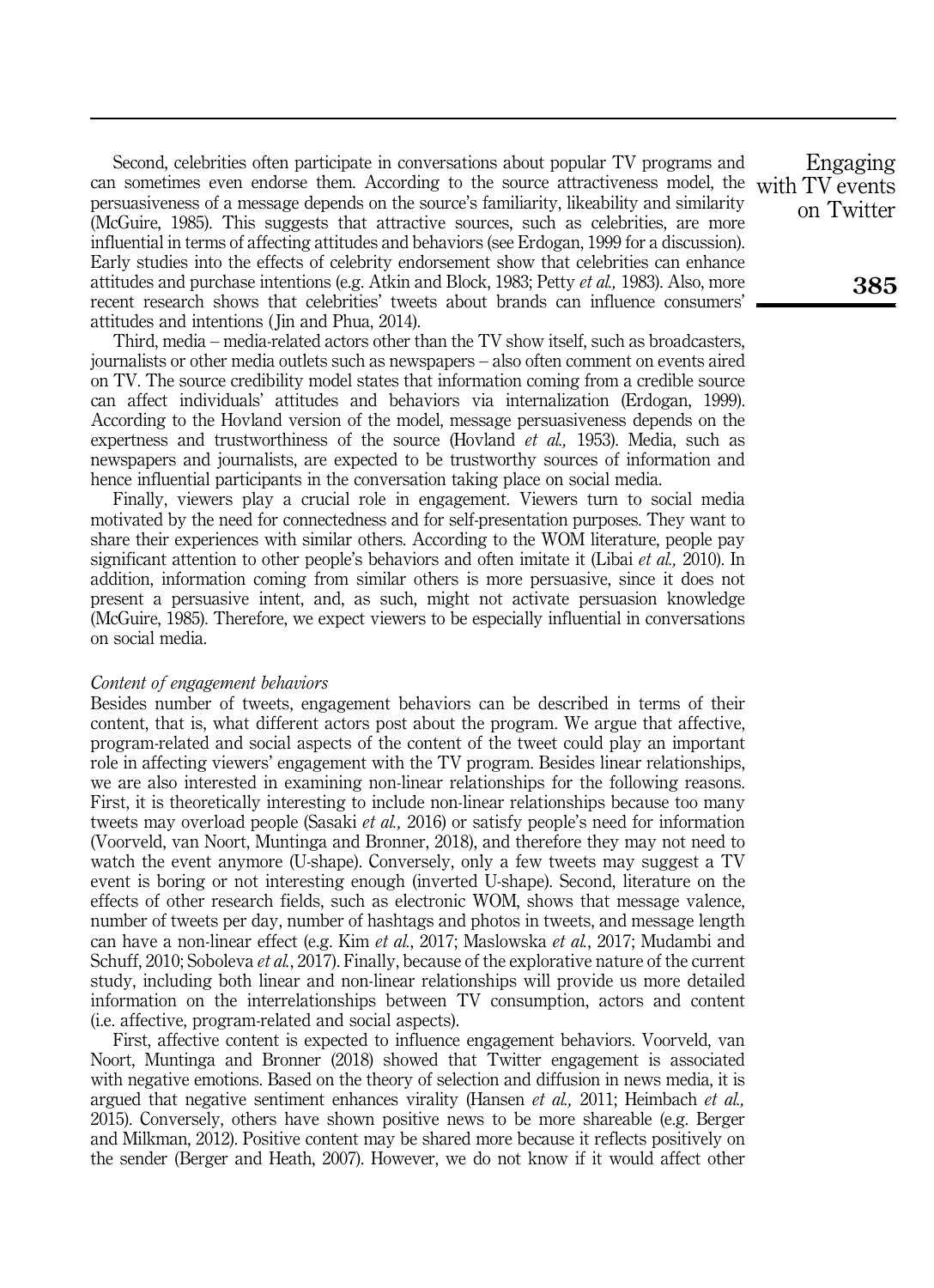behaviors equally. Also, some have found no effect of valence (Liu et al., 2016). As Berger and Milkman (2012) suggest, it may be more about the emotionality (i.e. arousal) of the content, rather than its sentiment. In line with such reasoning, Seiler et al. (2017) showed that it is the emotional engagement that affects TV viewership not the positive vs negative sentiment. Therefore, we focus on the more general affect expressed in the tweets.

Second, when it comes to the topic, we expect that the more relevant the conversations, the more positive the effect on behavior. In our research context, more relevant content would contain words referring to the TV event and more specifically to music, because we study a music TV event. Thus, tweets containing words related to music might provoke more tweeting and more TV consumption. In addition, we expect music to trigger more social interactions because music plays a particularly strong social function. Feelings of co-presence can influence communication patterns (Kim *et al.*, 2015). While watching a music TV event, viewers may experience the feeling of co-presence – a feeling of closeness, collective awareness, which may lead them to engage in social activities. Another reason to expect music to trigger more social media activity lies in the self-identity. One of the functions of music is the establishment of self-identity (North et al., 2000). As Rentfrow and Gosling (2003) propose, music preferences can be used to affect self-perception and reinforce identity. People tend to share content on social media driven by similar motives, that is, for self-presentation and to cultivate a certain image (Wojnicki and Godes, 2008). Individuals express their identity with music and can further boost it when they share their music experiences with others.

Finally, words of social tone can drive engagement behaviors. These words are related to social aspects like friends, family, people, communication, etc. Research into socio-emotional experiences shows that individuals can experience socially-oriented emotions through consumption. For example, Stieler and Germelmann (2016) showed that individuals watching a football game experienced feelings of connectedness with other crowd-members. Individuals mostly discuss their emotional experiences with others to make sense of them or to establish or deepen social connections (see Berger and Milkman, 2012 for a discussion). Therefore, the social function of experiences may drive consumers to engage in more conversations on social media.

In sum, in this study we will test the interrelationships between the consumption of the TV event (i.e. TV ratings) and online engagement behaviors (i.e. amount and content) with the event expressed on Twitter. To this end, we will explore the interrelations between TV consumption, engagement actors and content of engagement behaviors, as presented in Figure 1.

#### Method

#### Research context

For this study, we focused on a live music TV event (i.e. Eurovision Song Contest) because such programing is not only extremely popular in the studied market, where it was the most



Figure 1. A conceptual model of interactions between engagement elements

INTR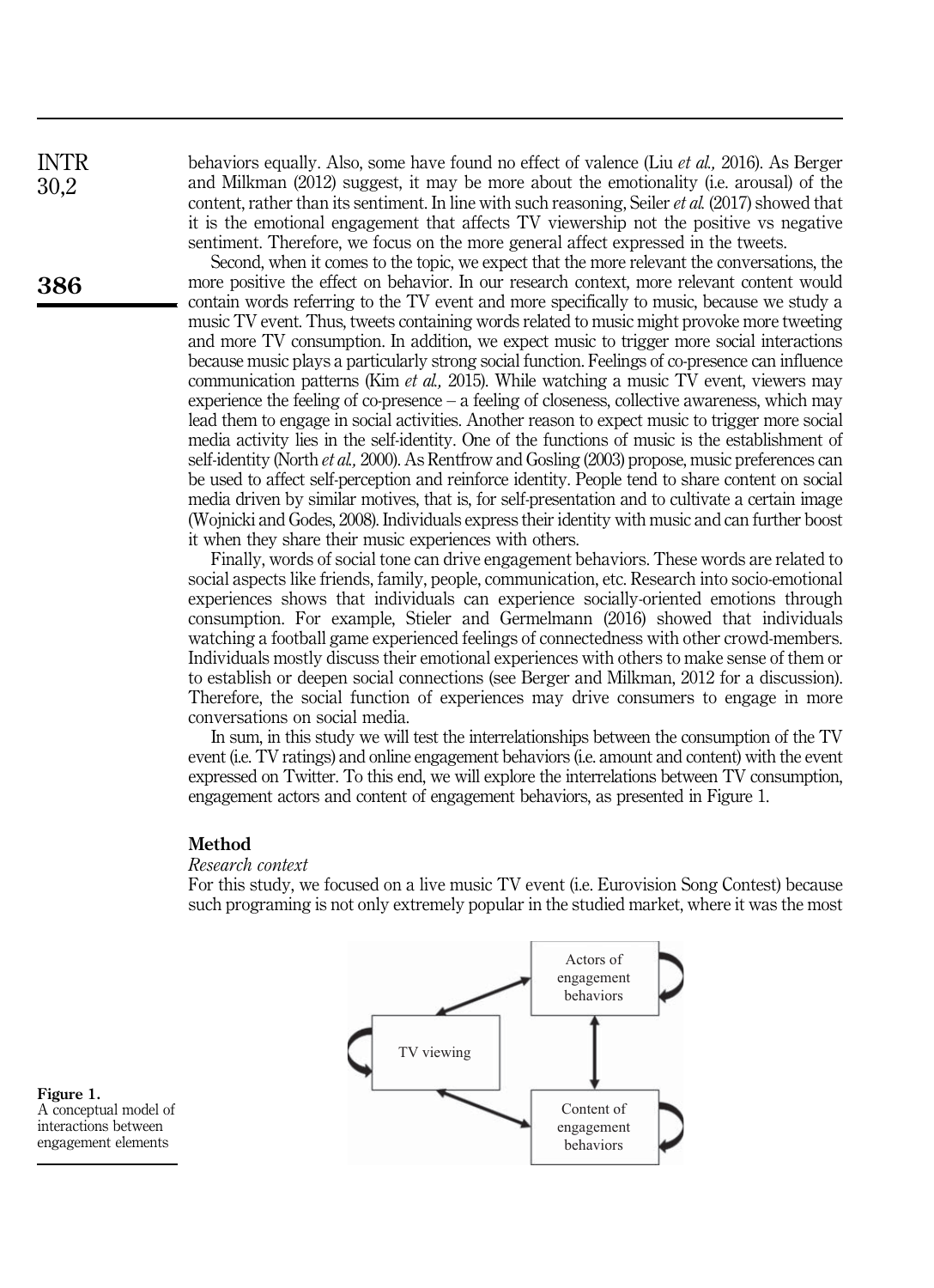watched TV program that year, but also creates deep experiences for audiences. The event therefore creates an opportunity for TV networks to increase viewers' engagement with the event. The Eurovision Song Contest is a live TV event in which singers from different European countries compete. The event is broadcasted in all European countries, but also in countries outside of Europe (e.g. Australia, the USA). In this study, we focus on the final of the 2016 edition of the contest, which took place in May. Around 204m people watched the final (Ritzen, 2017), making it one of the most watched shows in many countries. The show consists of performances of the different countries, introductions of each country, short interviews with the artists, and the results of the contest at the end of the show. The show is not interrupted by any commercial breaks, which is typical for a public broadcaster in the Netherlands and other European countries (Media Act, 2008).

#### Data collection

TV ratings. The TV ratings were retrieved from the Netherlands Public Broadcasting, the official organization that keeps track of TV rating in the Netherlands. The viewing rates were provided for every minute of TV programming, starting at 9:00 p.m. up until 00:45 a.m. were included, which gave us access to the viewing rates for almost 4 h of TV on that channel on the night of the 2016 Eurovision finale. On average, about 4,286,000 people were watching the music TV event at the same point in time in the Netherlands.

Twitter data. Twitter data was collected from the social media monitoring tool Coosto, and included tweets containing words associated with the Eurovision Song Contest, namely words used to refer to the contest on Twitter (esc2016, esc16, eurovision, esf), and also tweets mentioning the social media accounts of the Dutch singer in the competition (teamdouwe, douwe\_bob). We used the start time of the commercial break broadcasted before the show and the end time of the commercial break broadcasted after the show in order to account for the time lag in the analyses. The first tweet included in the sample was posted at 8:55 p.m. and the last tweet at 00:58 a.m. As the focus of this study was Twitter activity about Eurovision in the Netherlands, and considering that not all tweets are properly tagged with location, this study took a two-step conservative approach when it comes to collecting Twitter activity. First, only tweets in Dutch (according to Twitter's own automatic language classification) were collected. While this may have eliminated tweets that may also have been tweeted in the Netherlands in other languages that could be detected because of their location, doing so was deemed appropriate to prevent missing tweets in these other languages that may also have been tweeted in the Netherlands but not properly tagged with location, thus biasing the data collection. In this first step, therefore, 136,513 tweets in Dutch (according to Twitter's categorization) were retrieved in the monitoring tool using the words associated with the contest. From these tweets, as a second step, 17,905 were deemed to be from Belgium because of the location informed by the user in her or his profile. A total of 118,608 tweets were then included in the final sample.

Actors of engagement behaviors. In line with our theoretical framework, the accounts were assigned to one of the four categories: the TV program (Eurovision), media, celebrities, and viewers. Eurovision included the official Twitter account of the Eurovision song contest, as well as the broadcaster (i.e. AVROTROS), the presenters of the show and the performers. This category (including the performer from the Netherlands), however, tweeted primarily in English during the show. As such, given the small sample of tweets in Dutch, the category Eurovision could not be included in the analysis. Media contained the accounts of journalists, specific media outlets/vehicles, and also the social media channels of other TV shows. The category Celebrity contained all famous people (e.g. actors, singers, politicians, athletes) who did not fall into the category of Eurovision or Media. All other users were assigned to the Viewer category. Unverified accounts were also assigned to this category.

Engaging with TV events on Twitter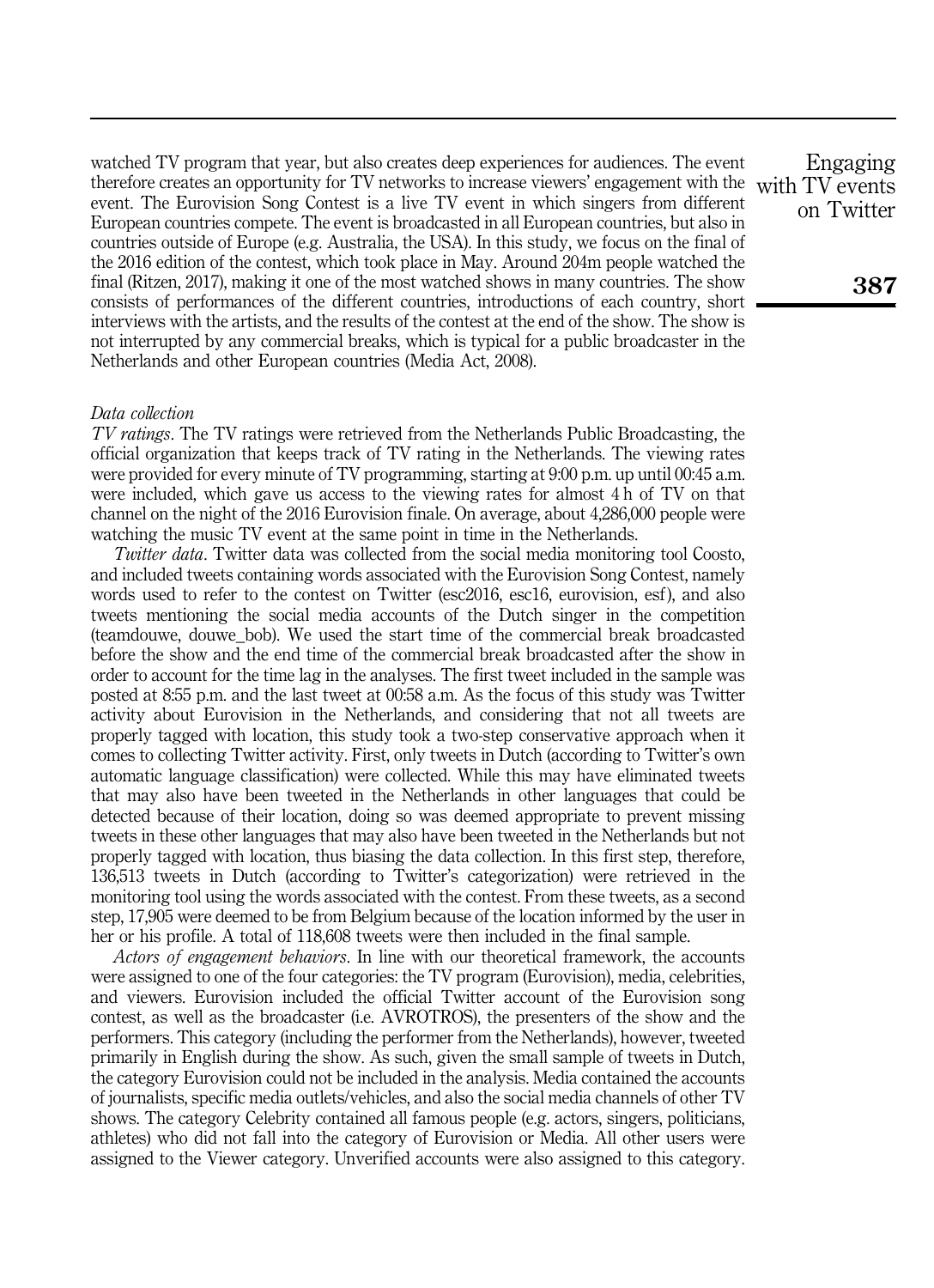All accounts were coded by the first author. In addition, a subsample of the verified accounts ( $n = 100$ , 42.7 percent) were coded by an independent coder. Krippendorff's  $\alpha$ showed good intercoder reliability (0.85) with a 91 percent agreement.

Content of tweets. Twitter sentiment analysis was performed using automated content analysis. The Linguistic Inquiry and Word Count (LIWC) software (Pennebaker et al., 2015) was used. LIWC can automatically detect different dimensions of psychological expressions in text (Tausczik and Pennebaker, 2010), and has been used in studies about social media posts in a wide variety of contexts (e.g. Araujo and Kollat, 2018; Kim et al., 2018; Huang and Yeo, 2017; Kim et al., 2016). The Dutch 2007 version of its dictionary (Zijlstra et al., 2004) was employed. We focused on the three categories affect, music (i.e. program-related), and social. Affect included positive emotions, positive feelings, negative emotions and several specific emotional states, such as optimism, energy, anxiety, anger, sadness. Music included words like singing, song, guitar, etc. Social included words related to communication, friends, family, people and references to other people.

The descriptive statistics for the variables mentioned above are in Table I. The statistics for the number of tweets by different actors are reported for a short interval of 10 s. As one can observe from the table, the average number of tweets by viewers is much greater than the number of tweets by celebrities and media. For context, the total number of tweets from celebrities and media in our sample is 385 and 789 respectively. However, the total number of tweets from individuals over the duration of the event is 117,431. The scores for social and affect too are generally much higher than that for music. These numbers throw some light on the nature and scope of activity by different actors during the TV event.

Control variable. Highfield et al. (2013) observed a variation in spikes of Twitter activity about Eurovision, which focused on the performance itself, but also included current social and political discussions. Favorability toward some countries can be driven by, for example, their proximity to the Netherlands. Also, previous research has shown that individuals respond differently when listening to music that is characteristic to their own culture vs an unfamiliar culture (Morrison et al., 2003; Schlosser et al., 1998). We accounted for time-invariant country-specific factors by including a dummy variable to consider the effects specific to each country including its performance.

#### Estimation methodology

We used a vector auto regression (VAR) model to investigate the relationships between the variables. Consistently with the theoretical framework, we considered tweets by different actors, namely media, celebrities, and viewers as endogenous. We also considered TV ratings as they could be influenced by tweets of different actors. We used the mean scores for affect, music, and social from the sentiment analysis as exogenous variables. We also included a quadratic effect for these three variables to check for their non-linear effects, either U-shape or inverted U-shape, on the endogenous variables. Other exogenous variables include fixed effects that account for the content during the performance of each country.

|                        |                              | Mean      | <b>SD</b> | Minimum   | Maximum   |
|------------------------|------------------------------|-----------|-----------|-----------|-----------|
|                        | Tweets by viewers $(v1)$     | 81.211    | 40.930    | 3.000     | 217.000   |
|                        | Tweets by celebrities $(y2)$ | 0.266     | 0.526     | 0.000     | 3.000     |
|                        | Tweets by media $(y3)$       | 0.546     | 0.788     | 0.000     | 5.000     |
|                        | TV Rating in '000 $(y4)$     | 4,286,460 | 326.163   | 2,661,000 | 5,268,000 |
|                        | Social                       | 3.716     | 1.024     | 0.055     | 8.139     |
| Table I.               | Music                        | 0.432     | 0.358     | 0.000     | 3.703     |
| Descriptive statistics | Affect                       | 3.920     | 1.357     | 0.190     | 9.343     |

**388**

INTR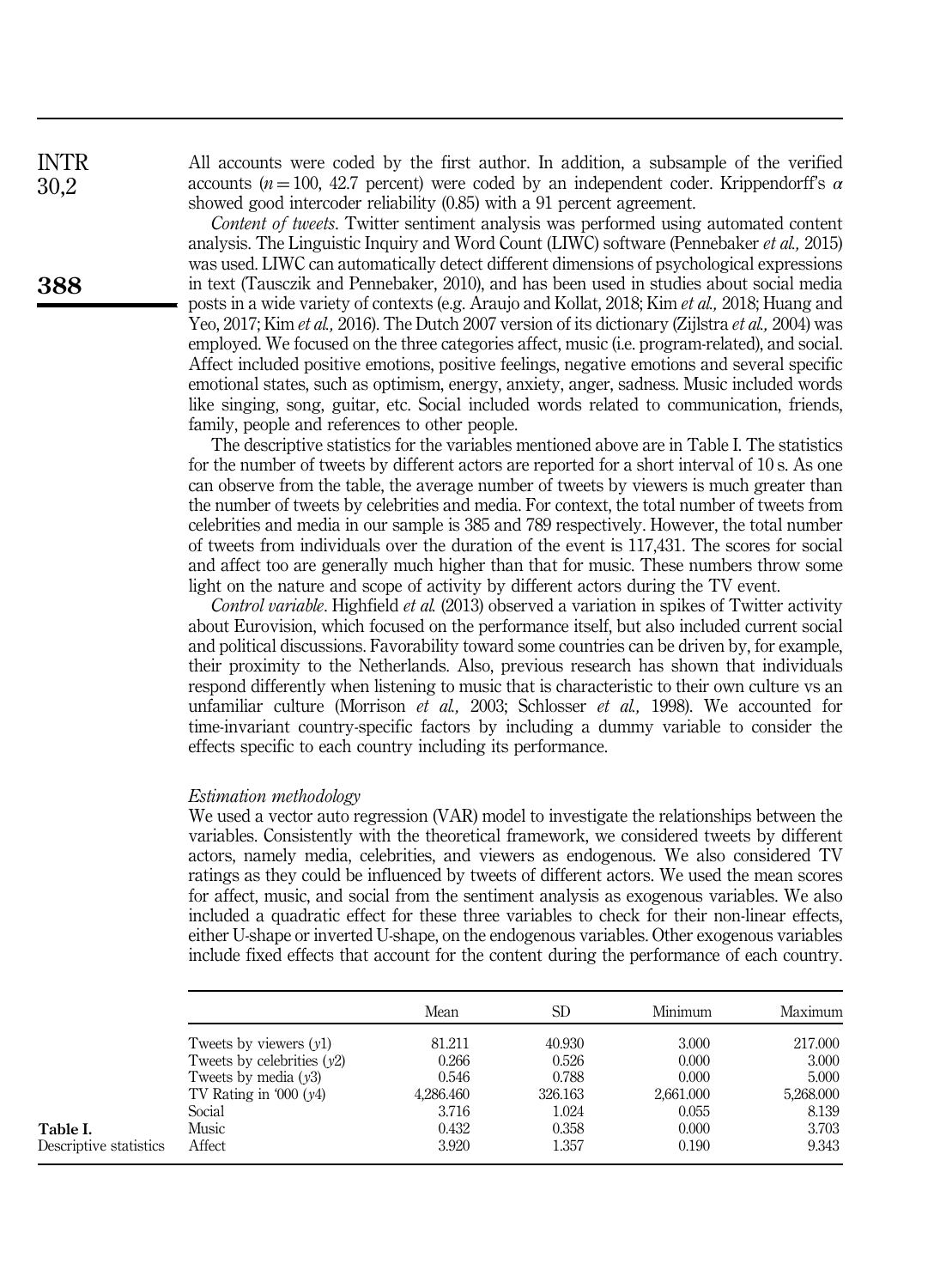Content is classified as talk, video introduction or music performance. To avoid the dummy variable trap, talk during the introduction of the show is coded as 0.

Engaging with TV events on Twitter

The model can therefore be specified as:

$$
\begin{bmatrix} y_{1t} \\ y_{2t} \\ y_{3t} \\ y_{4t} \end{bmatrix} = \begin{bmatrix} A_1 \\ A_2 \\ A_3 \\ A_4 \end{bmatrix} + \sum_{K=1}^k \begin{bmatrix} b_{11}^K & b_{12}^K & b_{13}^K & b_{14}^K \\ b_{21}^K & b_{22}^K & b_{23}^K & b_{24}^K \\ b_{31}^K & b_{32}^K & b_{33}^K & b_{34}^K \\ b_{41}^K & b_{42}^K & b_{43}^K & b_{44}^K \end{bmatrix} \begin{bmatrix} y_{1t-k} \\ y_{2t-k} \\ y_{3t-k} \\ y_{3t-k} \\ y_{4t-k} \end{bmatrix} + \beta_z \begin{bmatrix} \varepsilon_1 \\ \varepsilon_2 \\ \varepsilon_3 \\ \varepsilon_4 \\ \varepsilon_5 \\ \varepsilon_6 \\ \varepsilon_7 \\ \varepsilon_8 \\ \varepsilon_9 \\ \varepsilon_1 \end{bmatrix}, (1)
$$

3

where, t is the time interval of 10 s,  $y_1$  is the number of tweets from viewers,  $y_2$  is the number of tweets from celebrities,  $y_3$  is the number of tweets from media and  $y_4$  is the TV rating. The vector  $A$  comprises of the four intercept terms for each of the four endogenous variables;  $b$  is a matrix of coefficients that capture the effects of the endogenous variables with k lags. The tweets from different actors are aggregated at time interval t of 10 s. Since the ratings of the show are captured only every minute, we assume the ratings are the same for every interval t in that minute.  $\beta$  is a vector of z coefficients for the exogenous variables comprising of the mean affect score and its quadratic term, the mean music score and its quadratic term, dummy variables *(country video<sub>c</sub>)* to capture a video being played to introduce country  $c$  before the musical performance and, finally, another set of dummy variables (*country music*) that capture the musical performance of artists from each country c. The model error is captured in  $\varepsilon$  which is assumed to be MVN $(0, Σ)$ .

We first checked for the presence of unit roots in the endogenous variables. The presence of a unit root suggests that a variable is evolving and hence not stationary. In such cases, it is preferable to use the first difference value of the variable rather than the absolute value of the variable. The Twitter activities for all three actors were found not to have a unit root. However, TV rating had a unit root and we hence used the first difference value of this variable in the model. We also conducted tests to determine the optimum number of lags  $k$  in the model (Table II). Here, we evaluated different metrics such as likelihood ratio, final prediction error, Akaike information criterion, Schwarz criterion and Hannan–Quinn information criterion criterion. The FPE and AIC suggested that a model with  $k = 7$  lags best explains the model, while the SC and HQC supported a model one

| Lag            | LogL         | LR       | <b>FPE</b> | AIC      | SС       | <b>HQC</b> |
|----------------|--------------|----------|------------|----------|----------|------------|
| 1              | $-14,213.64$ | 1,539.20 | 29.423.03  | 21.64    | 22.67    | 22.03      |
| 2              | $-14,144.22$ | 131.58   | 27,166.52  | 21.56    | 22.65    | 21.97      |
| 3              | $-14,119.53$ | 46.65    | 26.817.73  | 21.55    | 22.70    | 21.98      |
| $\overline{4}$ | $-14,094.83$ | 46.51    | 26,473.48  | 21.53    | 22.75    | 21.99      |
| 5              | $-14.057.44$ | 70.20    | 25.642.62  | 21.50    | 22.78    | 21.98      |
| 6              | $-13.780.44$ | 518.40   | 17,360.73  | 21.11    | $22.45*$ | $21.61*$   |
| 7              | $-13,759.03$ | 39.95    | 17.222.61* | $21.10*$ | 22.50    | 21.63      |
| 8              | $-13,750.25$ | 16.32    | 17.411.49  | 21.12    | 22.58    | 21.66      |

Notes: LR, likelihood ratio; FPE, final prediction error; AIC, Akaike information criterion; SC, Schwarz criterion; HQC, Hannan–Quinn information criterion. \*Denotes the minimum value for the criterion

Table II. Lag selection criteria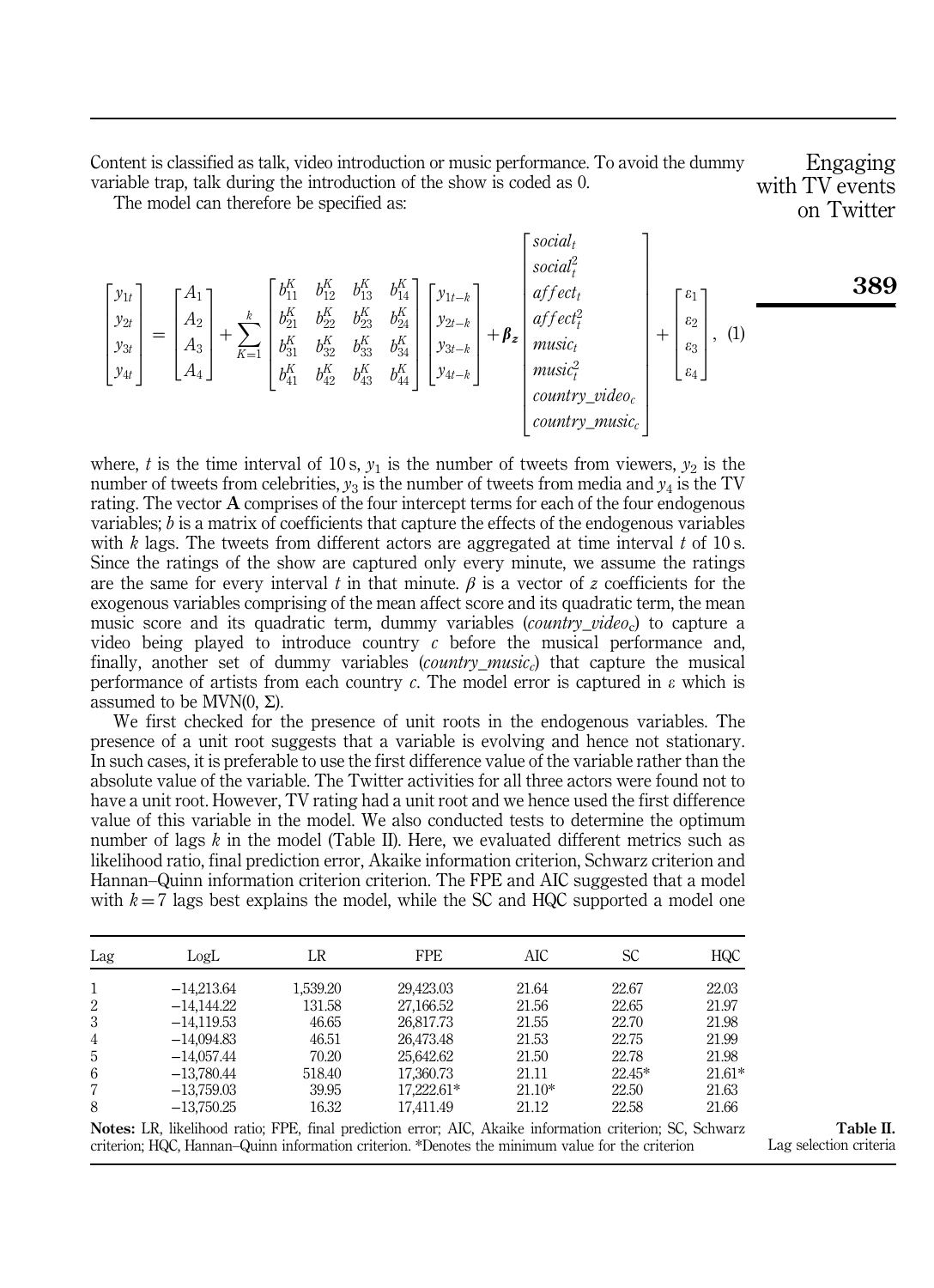with  $k = 6$  lags. There is no change in the substantive results from two models with these different lag structures. Below, we explain the results from a model estimated with  $k = 7$  lags.

#### Results

#### The interrelations between various actors

We used a VAR model to examine the interrelations between various actors and TV consumption (i.e. TV ratings). The model that explains the number of tweets from individuals has an adjusted  $\bar{R}^2$  of 89.2 percent. The adjusted  $R^2$  for tweets from celebrities is 11.27 percent while that for tweets from media is 10.06 percent. The model for TV ratings has an adjusted R-square of 44.24 percent. In a VAR model, the estimates of the endogenous variables are by themselves not easy to interpret (Sims, 1980). The estimates are rather used to calculate the impulse response functions (IRF) (Sims and Zha, 1999) that capture the direct and indirect effects of a shock to one of the endogenous variables (say, tweets by viewers) on the other endogenous variables in future time periods. To calculate the IRF, we shock an endogenous variable by increasing its value over the average by 1 standard deviation (SD). We then capture the change in the values of the other endogenous variables for each of the next thirty time periods (i.e. 5 min). We chose to estimate the effects over this time duration since the effects of activities on Twitter for a live TV event are normally short and fleeting. In order to capture the net effect of this shock, we sum the IRFs for each time period to calculate the accumulated impulse response function (A-IRF). The standard errors for these shocks are calculated using Monte Carlo simulations. Figure 2 provides a visual depiction of the A-IRF values.

First, we examine how the number of tweets from viewers changes in response to a 1 SD increase in each of the other endogenous variables one at a time. From the plots in Figure 2 (a), we can observe that while increasing activity on Twitter by viewers has a positive effect on itself, the response stabilizes after around 12 time periods (i.e. 2 min). An increase in the number of tweets from celebrities does not seem to have a significant effect on the number of tweets from viewers since the confidence intervals overlap zero. However, an increase in the number of tweets from media seems to have a positive effect on the number of tweets from viewers. Interestingly, an increasing change in TV rating (i.e. viewership) results in a drop in the number of tweets from viewers.

Second, we examine how the number of tweets from celebrities changes in response to a 1 SD increase in each of the other endogenous variables one at a time. From the plots in Figure 2(b), we observe that a shock to the number of tweets from viewers has a positive effect on the number of tweets from celebrities. As celebrities tweet more, there is a sustained effect on tweets from celebrities in future time periods. An increase in the number of tweets from media does not significantly affect the number of tweets from celebrities. Finally, as the change in TV ratings increases, this results in a lower number of tweets from celebrities.

Third, we examine how the number of tweets from the media actors changes in response to a 1 SD increase in each of the other endogenous variables one at a time. In Figure 2(c), we find that a shock to the number of tweets from viewers seem to increase the number of tweets from media. There is no effect of the shock to the number of tweets from celebrities, however, on the number of tweets from media. The plot on the bottom left (Figure 2(c)) seems to suggest that there is a sustained positive effect of increasing tweets from media in future time periods. Finally, increasing TV ratings result in a lower number of tweets from media.

Finally, we examine how changes in viewing ratings vary in response to a 1 SD increase in each of the other endogenous variables (Figure 2d). We find that an increase in the number of tweets from viewers has a negative effect on changes in TV ratings.

**390**

INTR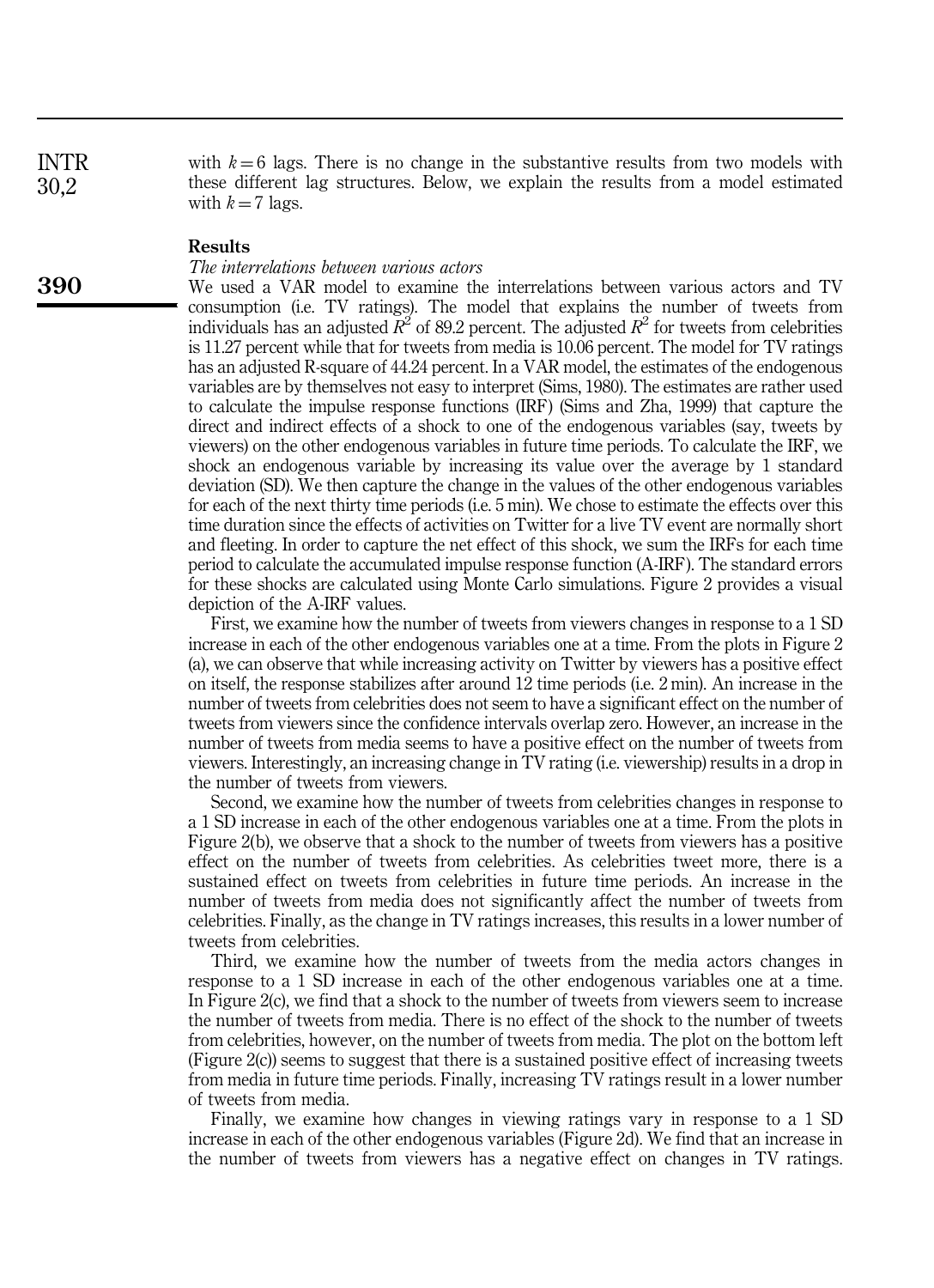

A visual depiction of (*continued*) the A-IRF values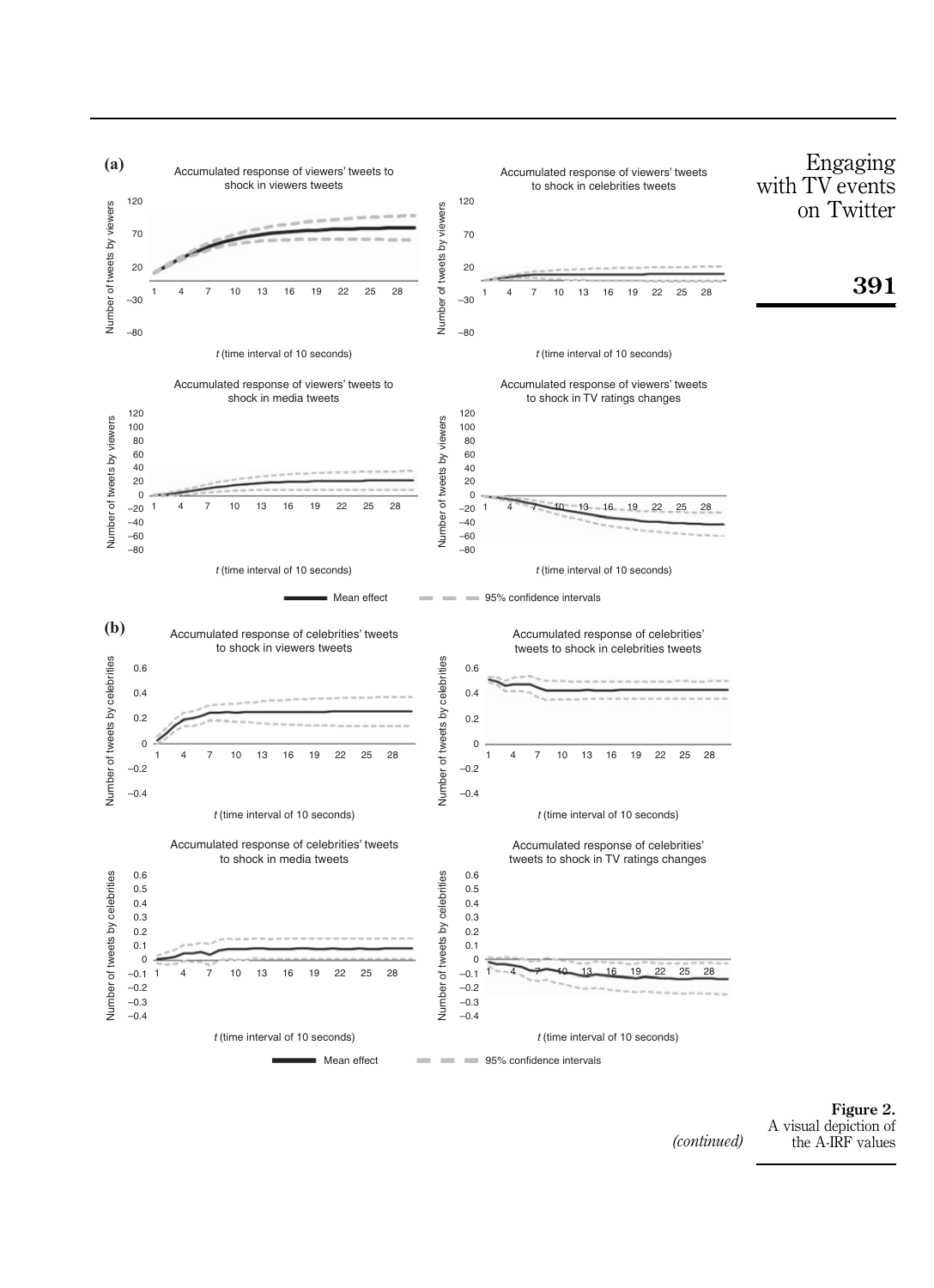

**Notes:** (a) Accumulated response of viewers' tweets; (b) accumulated response of celebrities' tweets; (c) accumulated response of media tweets; (d) accumulated response of TV ratings changes. Accumulated response to generalized 1 standard deviation shocks ±2 standard error

However, the effects of the shock to the number of tweets from celebrities and media on changes in TV ratings are not significant. Finally, we observe that an increasing change in TV ratings has a positive effect on TV ratings that stabilizes after around 20 time periods (i.e. around 3 min).

Figure 2.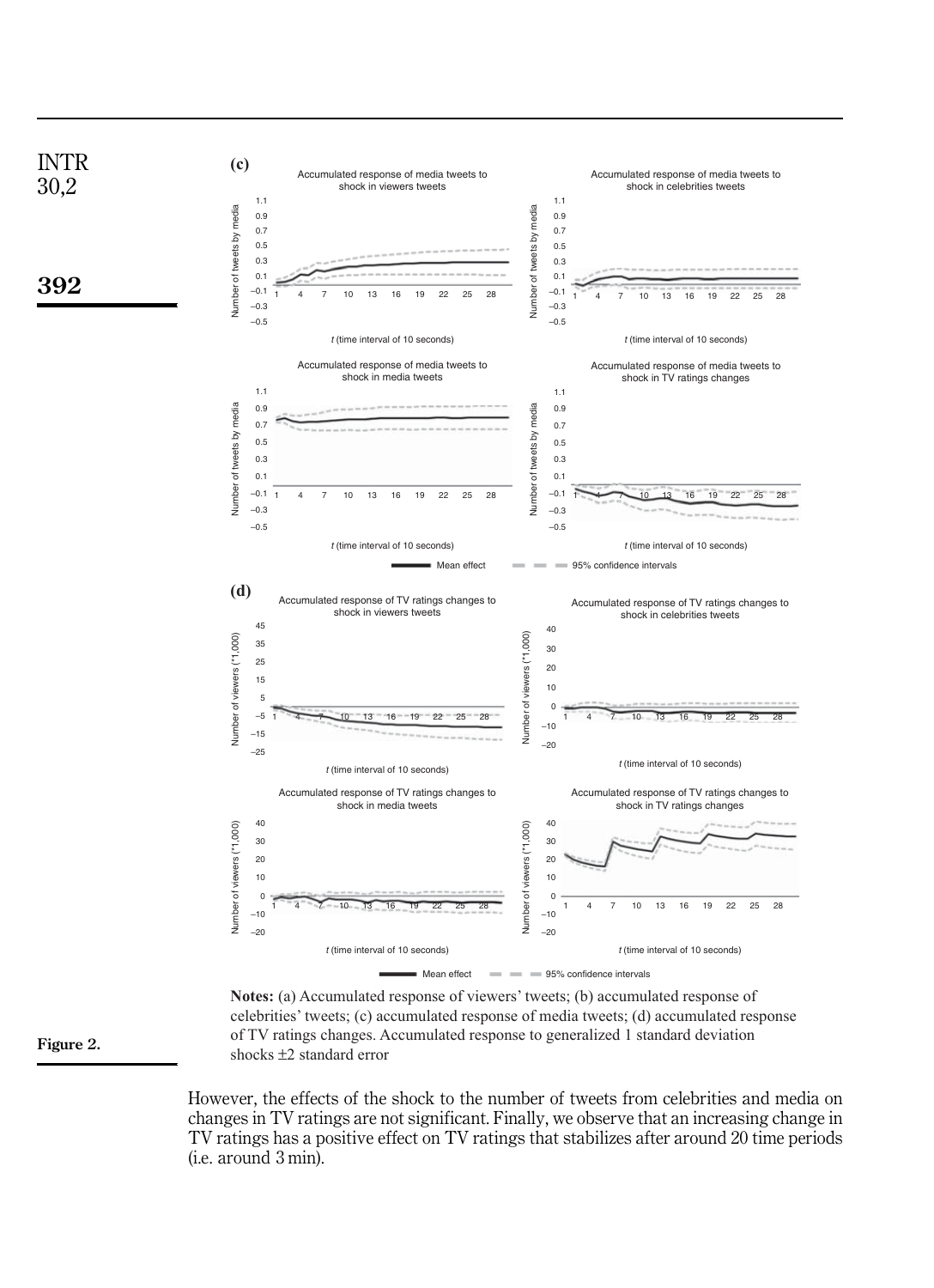While the A-IRF plots reveal the absolute change in the response variable, it is also interesting to look at the percentage changes. Table III displays the percentage change in the values of endogenous variable in response to a shock from another endogenous variable and we report only the results with sizeable effects here. From the first row of this table, we can observe that a 1 SD shock in  $y_3$ , the number of tweets from media, results in a 0.22 percent increase in the number of tweets from viewers  $y_1$ . A shock to the number of tweets from viewers  $y_1$  results in a 0.93 percent increase in  $y_2$ , the number of tweets from celebrities, and a 0.54 percent increase in  $y_3$ , the number of tweets from media. It therefore seems that celebrities are affected to a larger extent than media by tweets from viewers. Celebrities are also influenced more by tweets from media (0.23 percent) than the other way around (0.10 percent). In fact, an increase in the number of tweets from media influences celebrities (0.23 percent) marginally more than viewers.

#### The effects of content of engagement behaviors

The estimates for the intercept and the exogenous variables affect, music, and social are in Table IV. We find that tweets that contain more content on social aspects have a marginally positive effect on the number of tweets from viewers. Social content does not seem to have an effect on tweets by other actors. Tweets that are about music have an inverted U-shape effect on the number of tweets from viewers. As the average score for music (obtained from a sentiment analysis of tweets) increases, the number of tweets increases but only up to a point. As the mean value of music increases beyond a certain threshold value, the number of tweets from viewers starts decreasing. However, the effect for tweets that carry affective content is different in that affective content has a U-shape effect on the number of tweets from media. While the number of tweets from media decreases with increasing affect score, the Twitter activity from this group starts increasing as content with affect increases beyond a certain value. Affect also has an inverted U-shape effect on TV ratings. As the mean value of affect increases, there is an increasing change in TV ratings, but only up to a point. Beyond a certain value of affect, the changes in TV ratings start decreasing. The number of tweets from viewers increases during the musical performance of the Dutch team. There was also a marginal increase in the number of tweets from celebrities during the introduction of the Dutch team. Viewership increased significantly during the musical performance of the Dutch team. These results for the Dutch team seem reasonable and lend face validity to the model and estimation technique.

#### **Discussion**

TV consumption patterns are shifting from passive consumption behaviors to interactive engagement behaviors. Despite that Twitter engagement while watching TV becomes more popular (Nielsen, 2013), previous research has only rarely looked into the interactions between engagement behaviors on Twitter and other engagement behaviors, such as media

|                     | νl        | v2        | Generalized impulse 1 SD<br>yЗ                                                                                      | ν4        |                      |
|---------------------|-----------|-----------|---------------------------------------------------------------------------------------------------------------------|-----------|----------------------|
|                     |           |           |                                                                                                                     |           |                      |
| % change until t+30 |           |           |                                                                                                                     |           |                      |
| $y_1$               | 0.9735    | 0.0656    | 0.2244                                                                                                              | $-0.4603$ |                      |
| $y_2$               | 0.9338    | 1.5437    | 0.2346                                                                                                              | $-0.4060$ | Table III.           |
| $y_3$               | 0.5365    | 0.1007    | 1.4179                                                                                                              | $-0.3305$ | Percentage change in |
| $y_4$               | $-0.0026$ | $-0.0004$ | $-0.0007$                                                                                                           | 0.0076    | response to 1 SD     |
|                     |           |           | <b>Notes:</b> $y_1$ , tweets by viewers; $y_2$ , tweets by celebrities; $y_3$ , tweets by media; $y_4$ , TV ratings |           | generalized impulse  |

Engaging with TV events on Twitter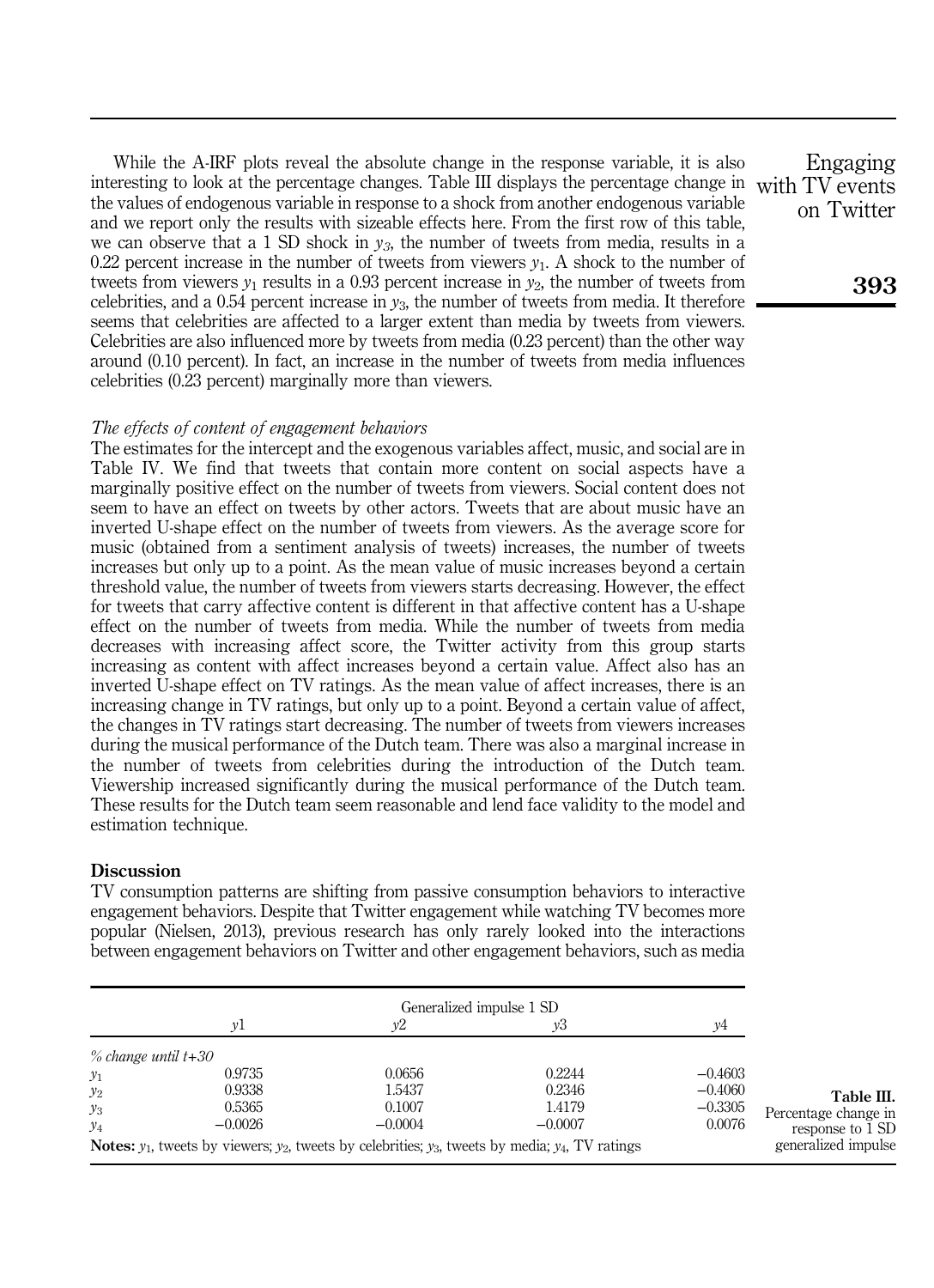| <b>INTR</b><br>30,2                   |                                                                                                                                                                              | $y_1$        | $\mathcal{Y}_2$ | $y_3$        | $y_4$        |  |
|---------------------------------------|------------------------------------------------------------------------------------------------------------------------------------------------------------------------------|--------------|-----------------|--------------|--------------|--|
|                                       | A (intercept)                                                                                                                                                                | 11.603**     | $-0.057$        | $1.291***$   | $-7.688$     |  |
|                                       |                                                                                                                                                                              | 5.774        | 0.225           | 0.337        | 10.247       |  |
|                                       | Social                                                                                                                                                                       | $3.480*$     | 0.030           | 0.003        | 2.168        |  |
|                                       |                                                                                                                                                                              | 2.028        | 0.079           | 0.119        | 3.599        |  |
|                                       | Social <sup>2</sup>                                                                                                                                                          | $-0.413$     | $-0.004$        | $-0.003$     | $-0.365$     |  |
| 394                                   |                                                                                                                                                                              | 0.267        | 0.010           | 0.016        | 0.474        |  |
|                                       | Music                                                                                                                                                                        | 8.994***     | 0.011           | 0.073        | 3.727        |  |
|                                       |                                                                                                                                                                              | 3.457        | 0.135           | 0.202        | 6.136        |  |
|                                       | Music <sup>2</sup>                                                                                                                                                           | $-7.345***$  | $-0.006$        | $-0.088$     | $-3.131$     |  |
|                                       |                                                                                                                                                                              | 2.681        | 0.105           | 0.157        | 4.758        |  |
|                                       | Affect                                                                                                                                                                       | 0.098        | 0.021           | $-0.254***$  | 9.351***     |  |
|                                       |                                                                                                                                                                              | 1.425        | 0.056           | 0.083        | 2.528        |  |
|                                       | Affect <sup>2</sup>                                                                                                                                                          | 0.074        | $-0.006$        | $0.028***$   | $-1.314***$  |  |
|                                       |                                                                                                                                                                              | 0.155        | 0.006           | 0.009        | 0.276        |  |
|                                       | Netherlands video                                                                                                                                                            | $-4.299$     | $0.303*$        | 0.054        | 8.802        |  |
|                                       |                                                                                                                                                                              | 4.318        | 0.168           | 0.252        | 7.663        |  |
|                                       | Netherlands music                                                                                                                                                            | 17.017***    | 0.224           | 0.425        | 27.035**     |  |
|                                       |                                                                                                                                                                              | 6.601        | 0.257           | 0.386        | 11.714       |  |
| Table IV.                             | Model fit                                                                                                                                                                    |              |                 |              |              |  |
| Results for exogenous                 | Adj. $R^2$ (%)                                                                                                                                                               | 89.20        | 11.27           | 10.06        | 44.24        |  |
| variables from<br>VAR model estimates | Log Likelihood                                                                                                                                                               | $-5,291.968$ | $-944.895$      | $-1,486.527$ | $-6,060.543$ |  |
| and respective<br>standard errors     | <b>Notes:</b> $y_1$ , tweets by viewers; $y_2$ , tweets by celebrities; $y_3$ , tweets by media; $y_4$ , TV ratings. $*$ $\phi$ < 0.1; $**$ $\phi$ < 0.05;<br>*** $b < 0.01$ |              |                 |              |              |  |

consumption (e.g. TV ratings). However, we know from previous research that online activities drive individuals' offline choice behaviors (e.g. Godes and Mayzlin, 2004; Yoon et al., 2017) and vice versa (Kessler and Guenther, 2017; Voorveld, Araujo, Bernritter, Rietberg and Vliegenthart, 2018). Thus, it is important to understand how engagement behaviors on Twitter interact with offline engagement. Therefore, the aim of the current study was to explore the dynamic interrelations between offline engagement (i.e. watching TV) and Twitter engagement of different actors (i.e. TV program, celebrities, media and viewers) and the content of the tweets. By combining real-life data of TV ratings and Twitter data, we explored how the engagement behaviors of different actors can drive each other. This resulted in three main conclusions.

First, the results showed a negative interrelation between number of tweets by viewers and TV ratings. As the changes in TV ratings become smaller, the more viewers tweet and vice versa. Thus, it seems that viewers' engagement on Twitter can cannibalize TV viewing, that is, following the event on Twitter may be a substitute for watching the event live on TV. Another way of interpreting this finding is that Twitter can attract more people to be engaged with a TV event who are not necessarily going to watch the event on TV. It appears that viewers are being strategic while choosing only one medium to engage with during the event. These results suggest that live TV shows are more likely to engage viewers on one platform.

This result differs from the findings of Liu et al. (2016), who found that volume of tweets positively impacts TV consumption. Some possible explanations are the type of event (TV shows vs TV event), online platforms ( four online platforms (including Twitter) vs Twitter only), and the country of research (the USA vs the Netherlands). Liu et al. (2016) collected data from US Twitter usage and TV ratings, while the current study is conducted in the Netherlands. This could lead to differences because research into the use of multiple media at the same time showed that this behavior is the most prevalent in the USA and the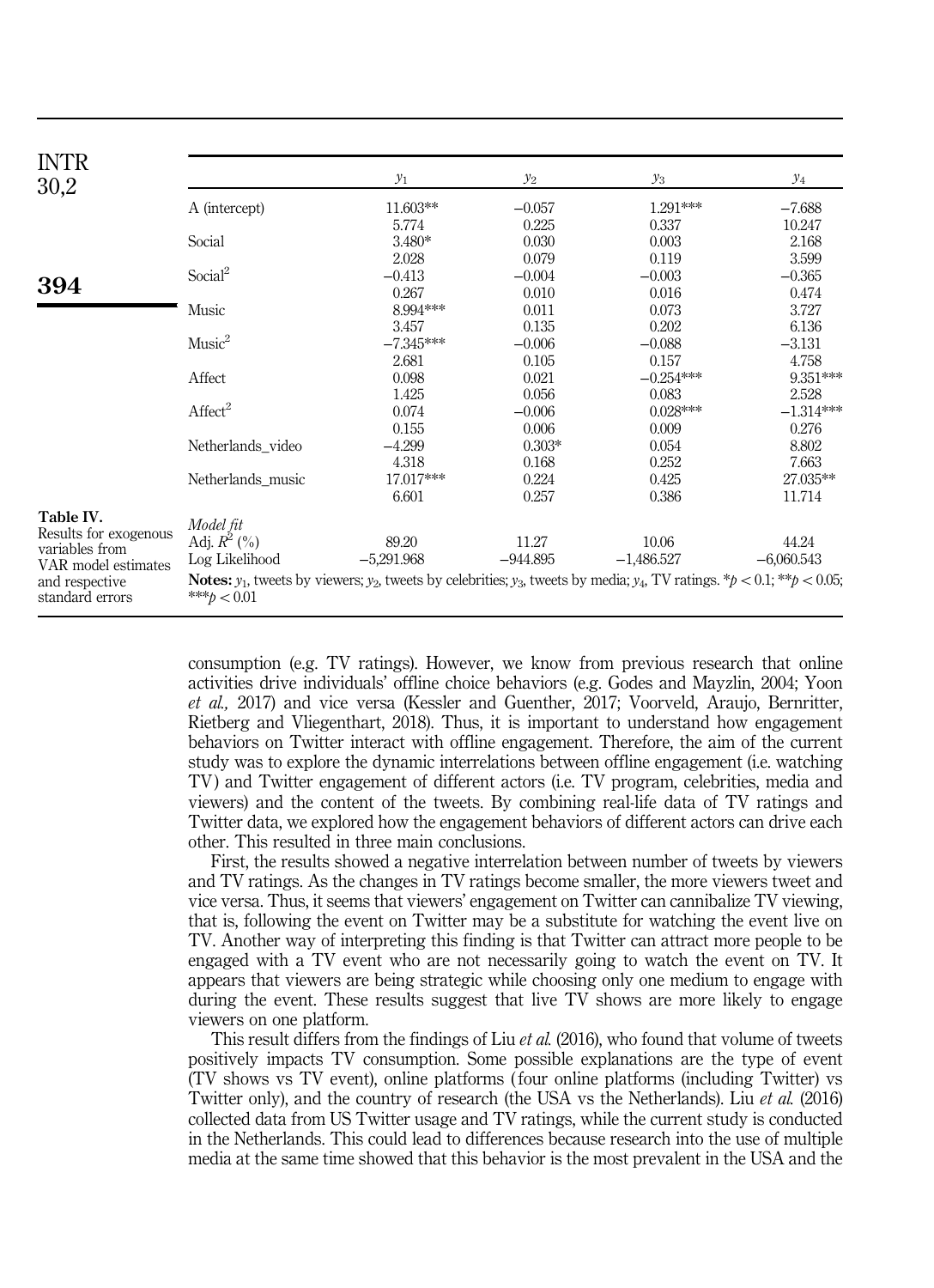least in the Netherlands (Segijn and Kononova, 2018; Voorveld et al., 2014). Future research is needed to further examine the differences and how they can affect the relationship with TV events between Twitter usage and TV consumption.

Second, the results showed that the drivers of the number of tweets by celebrities (i.e. famous people other than people working for the show or the media) and the media (e.g. journalists, broadcasters, newspapers) show similar patterns. The results showed that both of these types of actors have a sustained effect on their own tweeting behaviors. More importantly, the results showed that the number of tweets by these actors is positively affected by the number of tweets by viewers. Thus, the number of tweets by celebrities and media increase when the number of tweets by viewers increases. Conversely, the number of tweets of both actors is negatively affected by the TV ratings. Thus, the TV show itself is not a driver for tweeting behavior of celebrities and media. However, the number of tweets by viewers is. Since the number of tweets by viewers is more visible at the moment of tweeting/viewing, a possible explanation could be that the number of tweets by viewers is a cue for popularity and visibility. Celebrities and the media might be more likely to tweet when the event is perceived as more important in order to gain more publicity. The number of tweets by viewers can serve as an indication of the relative importance of the media event. Therefore, the more tweets by viewers a program receives, the more celebrities and media actors will also engage in online conversation. Although these two actors show similar patterns, the number of tweets by celebrities (vs media) were more affected by the number of tweets by viewers.

Third, the results showed that the content of the tweets also matters in driving engagement behaviors. In the current study, we looked into affect, program-related and social content in tweets. Affect has a positive inverted U-shape relation with TV ratings, meaning that the more tweets containing emotional words, the incremental change in TV ratings also increases. However, an increasing affect in tweets beyond a certain point only results in a decreasing change in TV ratings. Furthermore, tweets containing program-related and social content are related to number of tweets by viewers. The relation between program-related words and number of tweets by viewers has an inverted U-shape. The more tweets that contain program-related contents, the more viewers will tweet but only up to a point. Furthermore, tweets that contain more social aspects are positively related to the number of tweets by viewers.

#### Theoretical and practical implications

The findings of this study have at least two implications for theory. First, the results of the current study have implications for the engagement literature. Focusing on engagement behaviors in the online context, we made a distinction between consuming (e.g. TV watching), contributing (e.g. commenting on what others are saying on Twitter) and creating (e.g. posting on Twitter) (Muntinga *et al.*, 2011). The finding of the negative interrelation between TV ratings and number of tweets by viewers suggests that consuming (i.e. TV watching) and creating (i.e. tweeting) behaviors can be isolated activities. The engagement ecosystem places engagement behaviors on a continuum of resources invested. The more resources consumers invest in their behavior and the more interactive the behavior is, the stronger is the consumers' engagement (Maslowska *et al.*, 2016). TV watching requires less resources than tweeting, which would suggest a lower level of engagement of those engaging in watching than tweeting. In addition, the Ecosystem postulates that the three categories of behaviors are not exclusive, but often integrated, meaning that media users often engage in all three activities or in a combination of two (Shao, 2009). Our findings show that they are rather exclusive. It may be that media users engage in the different behaviors consecutively, but not at the same time. The effort required to engaging in both activities at the same time may be too huge for the level of

Engaging on Twitter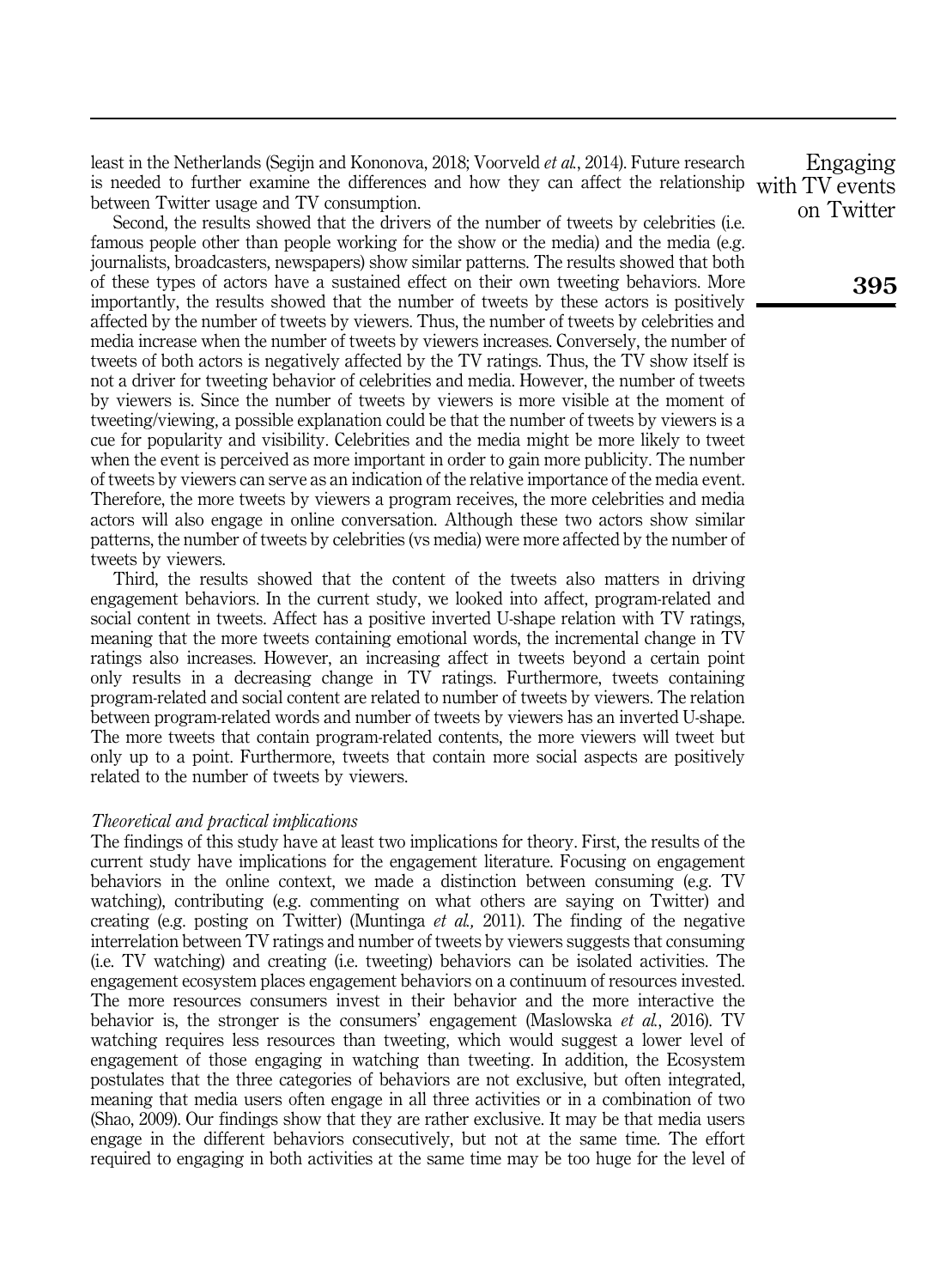engagement observed in our study. Future research could investigate whether that is the case by applying experimental designs.

Second, although not measured, the results tell us something about motivations of different actors. Building on uses and gratification perspective, Muntinga et al. (2011) investigated motivations driving the three categories of engagement behaviors and showed that consuming is driven by information, entertainment and remuneration; contributing is driven by personal identity, integration and social interaction, and entertainment; and creating is driven by personal identity, integration and social interaction, empowerment, and entertainment. In the current study, the results on the drivers for the number of tweets by viewers may indicate the "integration and social interaction" motive. This need for belonging is shown by the results that the number of tweets of viewers is mostly driven by itself. This finding strengthens the belief that social media constitute a participative environment in which viewers can engage with each other and co-create meaning (Okazaki *et al.*, 2015). Also, that mainly viewers (vs celebrities and media) respond to content of tweets tells us something about the possible use of social media by the different media actors. That the number of tweets of celebrities are not related to the content of the tweets might be an indication of a more active rather than interactive role that celebrities have. They respond to TV content but seem to be less interactive participants in the conversations that are taking place on social media (i.e. they seem to focus on exposure rather than interacting). The number of tweets of viewers, on the other hand, is affected by the content of tweets. This could be an indication that viewers are more interactive engagement actors because they not only respond to TV content but also respond to other actors' content on social media.

In addition to theoretical implications, the current study also has practical implications. First, content of tweets matters when stimulating viewers' engagement behaviors on Twitter. The results showed that the number of tweets was positively related with social and programrelated content in tweets. This finding would suggest that stimulating program-related conversations on Twitter can be beneficial to viewer engagement. Research on multiscreening has found positive effects on brand memory (Angell *et al.*, 2016; Segijn, Voorveld and Smit, 2017) and political engagement (Vaccari et al., 2015) when viewers engage in program-related conversations while watching. Thus, stimulating program-related conversations might be relevant for the TV industry in order to increase viewer engagement behaviors on Twitter and to attract brands that want to advertise around their shows. Also, the TV industry may want to stimulate affective conversations on Twitter. Although the results show cannibalizing effects of the number of tweets and TV consumption, the content of tweets positively relates to TV consumption. Therefore, content producers may want to focus on stimulating affective conversations on Twitter, when shows are known for their viewers' frequent social media use.

Second, dividing attention between media can have implications for media experiences, such as enjoyment (Chinchanachokchai et al., 2015) or engagement as shown in the current study. Vaccari et al. (2015) found that social media can make people aware of political debates happening on TV without watching or listening to the live debates. Thus, social media could inform viewers about the developments in the TV program. The results of the current study suggest that tweets about the aired event may fulfill viewers' need of staying up to date with the event, without having to watch it. In such cases, a metric that captures the overall level of engagement of the audience (e.g. TV ratings and social media usage) may be a more appropriate measure of success than a number of viewers or number of tweeters separately. The TV industry is already debating on whether or not to include watching on different screens, platforms, and extended watching into viewing metrics (Poggi, 2018). The results of the current study contribute to this debate by suggesting to also include social media engagement.

It is important to note, however, that the study followed Twitter behaviors of different actors during the live event only. It is quite possible that viewers' behaviors differ for different kinds of content or that they continue to tweet about the event even after the

INTR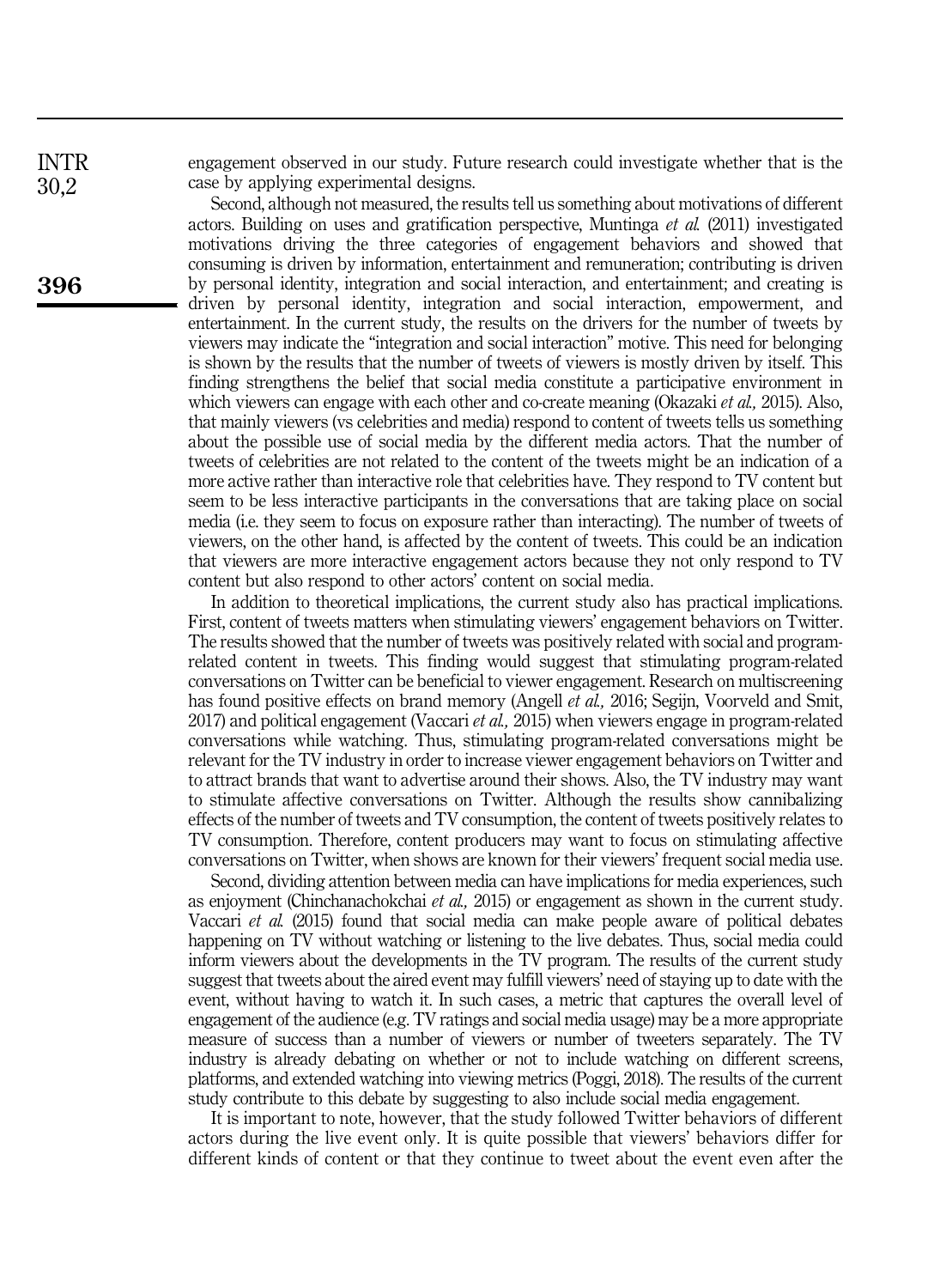show ends. For example, Seiler *et al.* (2017) suggest complementarity of TV viewing and microblogging. Not tracking social media activities before, during and after the event can with TV events be seen as a limitation of the study. Furthermore, the study is limited by the availability of Dutch tweets. Therefore, we need to be careful in drawing causal conclusions about the relations between number of tweets and TV watching. Moreover, even though we have taken several steps to remove tweets from Belgium, considering that the location information on Twitter is a text field, there is a risk that some tweets not created in The Netherlands may be in the sample – especially when users do not mention a city or a country in their location. Also, the current study only examined one media event. Thus, replicating the findings on different shows or different genres is necessary to further validate the relations found. In this light, the results of the current study must be interpreted as a first exploration on the interrelations between TV consumption, different engagement actors and content of engagement behaviors. Future studies to examine activity on social media before, during, and after an event and replicate the findings for other events are necessary.

#### **Conclusion**

In conclusion, different strategies are being used to increase consumers' engagement with TV programs in order to bring back audiences who are shifting to online content. Social media, such as Twitter, are often seen as a means to achieve that, which, if true, may have incremental consequences for TV content producers, advertisers and other content creators. However, our research shows that the engagement dynamics are rather complex. Most importantly, they suggest a substitution effect between engagement on social media and TV consumption.

#### References

- Angell, R., Gorton, M., Sauer, J., Bottomley, P. and White, J. (2016), "Don't distract me when I'm media multitasking: toward a theory for raising advertising recall and recognition", Journal of Advertising, Vol. 45 No. 2, pp. 198-210.
- Araujo, T. and Kollat, J. (2018), "Communicating effectively about CSR on Twitter: the power of engaging strategies and storytelling elements", Internet Research, Vol. 28 No. 2, pp. 419-431.
- Araujo, T., Neijens, P. and Vliegenthart, R. (2017), "Getting the word out on Twitter: the role of influentials, information brokers and strong ties in building word-of-mouth for brands", International Journal of Advertising, Vol. 36 No. 3, pp. 496-513.
- Atkin, C. and Block, M. (1983), "Effectiveness of celebrity endorsers", Journal of Advertising Research, Vol. 23 No. 1, pp. 57-61.
- Berger, J. and Heath, C. (2007), "Where consumers diverge from others: identity signaling and product domains", *Journal of Consumer Research*, Vol. 34 No. 2, pp. 121-134.
- Berger, J. and Milkman, K.L. (2012), "What makes online content viral?", Journal of Marketing Research, Vol. 49 No. 2, pp. 192-205.
- Brodie, R.J., Hollebeek, L.D., Jurić, B. and Ilić, A. (2011), "Customer engagement: conceptual domain, fundamental propositions, and implications for research", *Journal of Service Research*, Vol. 14 No. 3, pp. 252-271.
- Calder, B.J., Isaac, M.S. and Malthouse, E.C. (2015), "How to capture consumer experiences: a context-specific approach to measuring engagement", *Journal of Advertising Research*, Vol. 56 No. 1, pp. 39-52.
- Cha, M., Haddadi, H., Benevenuto, F. and Gummadi, P.K. (2010), "Measuring user influence in Twitter: the million follower fallacy", Fourth International AAAI Conference on Weblogs and Social Media, Washington, DC, May 23-26, available at: [www.aaai.org/ocs/index.php/ICWSM/](www.aaai.org/ocs/index.php/ICWSM/ICWSM10/paper/viewPaper/1538) [ICWSM10/paper/viewPaper/1538](www.aaai.org/ocs/index.php/ICWSM/ICWSM10/paper/viewPaper/1538)

Engaging on Twitter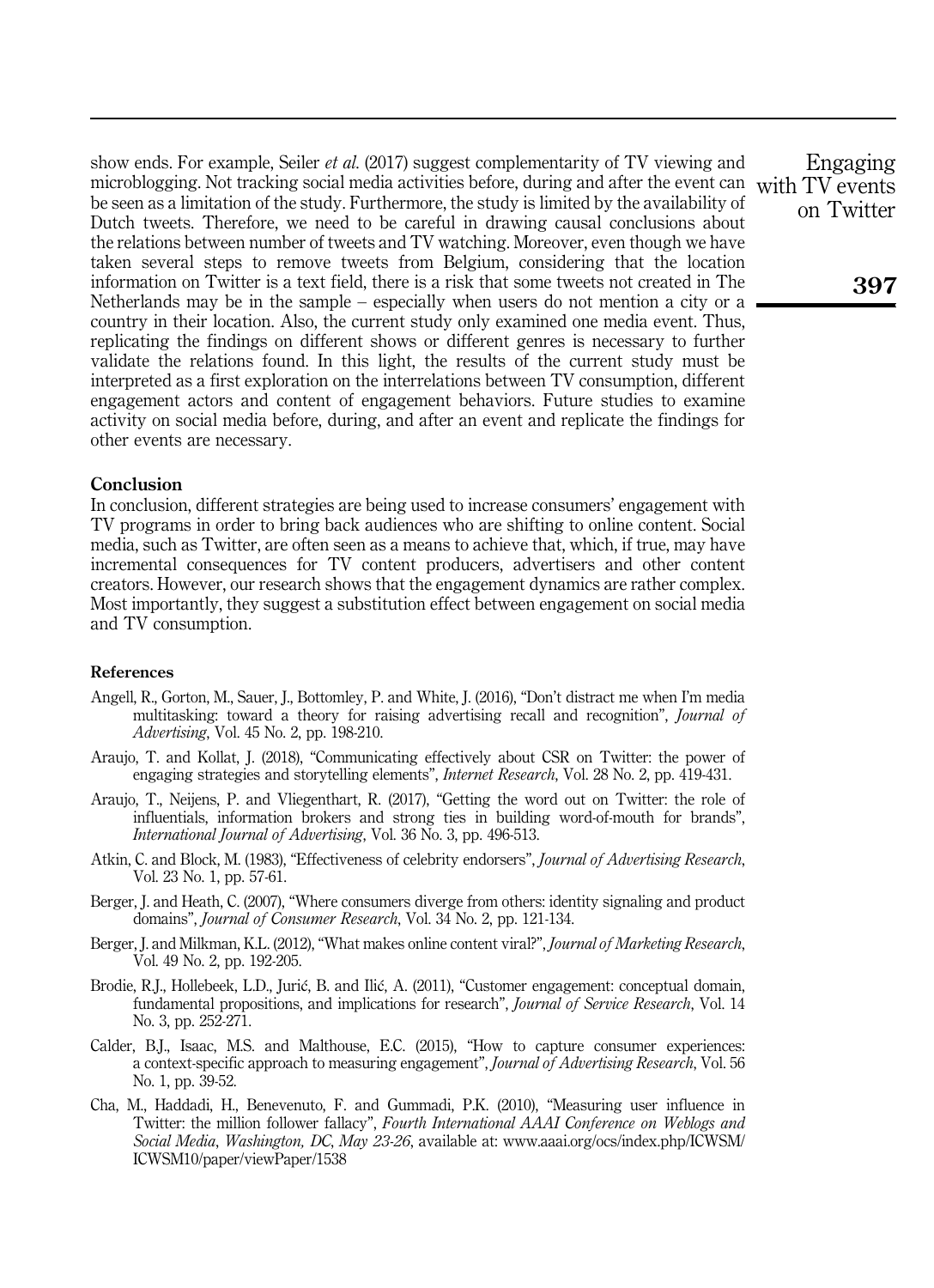| 98 | Erdogan, B.Z. (1999), "Celebrity endorsement: a literature review", Journal of Marketing Management,<br>Vol. 15 No. 4, pp. 291-314.                                                                                                                                                                      |
|----|----------------------------------------------------------------------------------------------------------------------------------------------------------------------------------------------------------------------------------------------------------------------------------------------------------|
|    | Godes, D. and Mayzlin, D. (2004), "Using online conversations to study word-of-mouth<br>communication", <i>Marketing Science</i> , Vol. 23 No. 4, pp. 545-560.                                                                                                                                           |
|    | Gong, S., Zhang, J., Zhao, P. and Jiang, X. (2017), "Tweeting as a marketing tool-field experiment in the<br>TV industry", <i>Journal of Marketing Research</i> , Vol. 54 No. 6, pp. 833-850.                                                                                                            |
|    | Hansen, L.K., Arvidsson, A., Nielsen, F.Å., Colleoni, E. and Etter, M. (2011), "Good friends, bad<br>news-affect and virality in Twitter", in Park, J.J., Yang, L.T. and Lee, C. (Eds), Future<br>Information Technology, Springer, Berlin, pp. 34-43.                                                   |
|    | Heimbach, I., Schiller, B., Strufe, T. and Hinz, O. (2015), "August. Content virality on online social<br>networks: empirical evidence from Twitter, Facebook, and Google+ on German news websites",<br>Proceedings of the 26th ACM Conference on Hypertext & Social Media, pp. 39-47.                   |
|    | Highfield, T., Harrington, S. and Bruns, A. (2013), "Twitter as a technology for audiencing and fandom:<br>the# Eurovision phenomenon", Information, Communication & Society, Vol. 16 No. 3,<br>pp. 315-339.                                                                                             |
|    | Hollebeek, L.D., Glynn, M.S. and Brodie, R.J. (2014), "Consumer brand engagement in social media:<br>conceptualization, scale development and validation", Journal of Interactive Marketing, Vol. 28<br>No. 2, pp. 149-165.                                                                              |
|    | Hollebeek, L.D., Hollebeek, L.D., Malthouse, E.C., Malthouse, E.C., Block, M.P. and Block, M.P. (2016),<br>"Sounds of music: exploring consumers' musical engagement", Journal of Consumer Marketing,<br>Vol. 33 No. 6, pp. 417-427.                                                                     |
|    | Hovland, C.I., Janis, I.L. and Kelley, H.H. (1953), Communication and Persuasion; Psychological Studies<br>of Opinion Change, Yale University Press, New Haven, CT.                                                                                                                                      |
|    | Huang, L.V. and Yeo, T.E.D. (2017), "Tweeting #Leaders: Social media communication and<br>retweetability of Fortune 1000 chief executive officers on Twitter", <i>Internet Research</i> , Vol. 28<br>No. 1, pp. 123-142.                                                                                 |
|    | Islam, J.U., Rahman, Z. and Hollebeek, L.D. (2018), "Consumer engagement in online brand<br>communities: a solicitation of congruity theory", <i>Internet Research</i> , Vol. 28 No. 1, pp. 23-45.                                                                                                       |
|    | Jaakkola, E. and Alexander, M. (2014), "The role of customer engagement behavior in value co-creation:<br>a service system perspective", Journal of Service Research, Vol. 17 No. 3, pp. 247-261.                                                                                                        |
|    | Jenkins, H. (2006), Convergence Culture: Where Old and New Media Collide, NYU Press, New York, NY.                                                                                                                                                                                                       |
|    | Jin, S.A.A. and Phua, J. (2014), "Following celebrities' tweets about brands: the impact of Twitter-based<br>electronic word-of-mouth on consumers' source credibility perception, buying intention, and<br>social identification with celebrities", Journal of Advertising, Vol. 43 No. 2, pp. 181-195. |
|    | Kessler, S.H. and Guenther, L. (2017), "Eyes on the frame: explaining people's online searching behavior<br>in response to TV consumption", <i>Internet Research</i> , Vol. 27 No. 2, pp. 303-320.                                                                                                       |
|    | Kim, E., Hou, J., Han, J.Y. and Himelboim, I. (2016), "Predicting retweeting behavior on breast cancer<br>social networks: network and content characteristics", Journal of Health Communication, Vol. 21<br>No. 4, pp. 479-486.                                                                         |
|    | Kim, J.M., Jun, M. and Kim, C.K. (2018), "The effects of culture on consumers' consumption and<br>generation of online reviews", Journal of Interactive Marketing, Vol. 43, pp. 134-150.                                                                                                                 |
|    | Kim, J.W., Kim, D., Keegan, B., Kim, J.H., Kim, S. and Oh, A. (2015), "Social media dynamics of global<br>co-presence during the 2014 FIFA World Cup", Proceedings of the 33rd Annual ACM Conference<br>on Human Factors in Computing Systems, pp. 2623-2632.                                            |
|    |                                                                                                                                                                                                                                                                                                          |
|    |                                                                                                                                                                                                                                                                                                          |

Chinchanachokchai, S., Duff, B.R.L. and Sar, S. (2015), "The effect of multitasking on time perception, enjoyment, and ad evaluation", Computers in Human Behavior, Vol. 45, pp. 185-191. Doughty, M., Rowland, D. and Lawson, S. (2012), "Who is on your sofa? TV audience communities and second screening social networks", Proceedings of the 10th European Conference on Interactive

TV and Video, pp. 79-86.

**3** 

INTR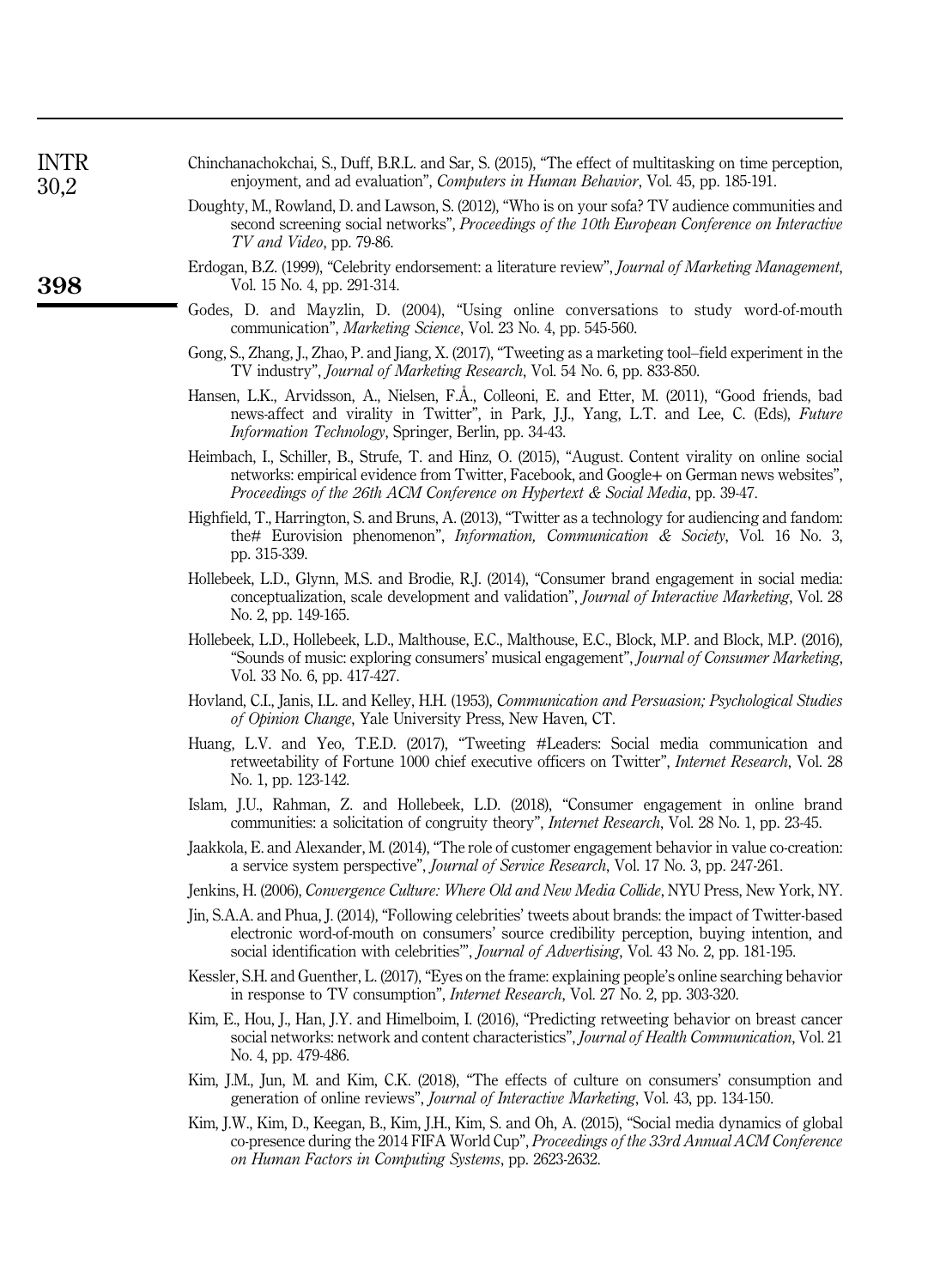- Kim, S.J., Maslowska, E. and Malthouse, E.C. (2017), "Understanding the effects of different review features on purchase probability", *International Journal of Advertising*, Vol. 37 No. 1, pp. 29-53. with TV events
- Libai, B., Bolton, R., Bügel, M.S., De Ruyter, K., Götz, O., Risselada, H. and Stephen, A.T. (2010), "Customer-to-customer interactions: broadening the scope of word of mouth research", Journal of Service Research, Vol. 13 No. 3, pp. 267-282.
- Lin, Y.R., Keegan, B., Margolin, D. and Lazer, D. (2014), "Rising tides or rising stars? Dynamics of shared attention on Twitter during media events", PloS One, Vol. 9 No. 5, pp. 1-12.
- Liu, X., Singh, P.V. and Srinivasan, K. (2016), "A structured analysis of unstructured big data by leveraging cloud computing", Marketing Science, Vol. 35 No. 3, pp. 363-388.
- Lovett, M.J. and Staelin, R. (2016), "The role of paid, earned, and owned media in building entertainment brands: reminding, informing, and enhancing enjoyment", Marketing Science, Vol. 35 No. 1, pp. 142-157.
- McGuire, W.J. (1985), "Attitudes and attitude change", in Lindzey, G.E. and Aronson, E.E. (Eds), Handbook of Social Psychology, Random House, New York, pp. 233-346.
- Maruyama, M.T., Robertson, S.P., Douglas, S.K., Semaan, B.C. and Faucett, H.A. (2014), "Hybrid media consumption: how tweeting during a televised political debate influences the vote decision", Proceedings of the 17th ACM Conference on Computer Supported Cooperative Work & Social Computing, Baltimore, Maryland, February 15-19, pp. 1422-1432, available at: [https://dl.acm.org/](https://dl.acm.org/citation.cfm?id=2531719) [citation.cfm?id](https://dl.acm.org/citation.cfm?id=2531719)=2531719
- Marwick, A.E. and boyd, D. (2011), "I tweet honestly, I tweet passionately: Twitter users, context collapse, and the imagined audience", New Media & Society, Vol. 13 No. 1, pp. 114-133.
- Maslach, C. and Jackson, S.E. (1981), "The measurement of experienced burnout", *Journal of* Organizational Behavior, Vol. 2 No. 2, pp. 99-113.
- Maslowska, E., Malthouse, E.C. and Bernritter, S.F. (2017), "Too good to be true: the role of online reviews' features in probability to buy", *International Journal of Advertising*, Vol. 36 No. 1, pp. 142-163.
- Maslowska, E., Malthouse, E.C. and Collinger, T. (2016), "The customer engagement ecosystem", Journal of Marketing Management, Vol. 32 Nos 5-6, pp. 469-501.
- Media Act (2008), "Media act rules for broadcasters and programming", available at: [www.](www.government.nl/topics/the-media-and-broadcasting/media-act-rules-for-broadcasters-and-programming) [government.nl/topics/the-media-and-broadcasting/media-act-rules-for-broadcasters-and](www.government.nl/topics/the-media-and-broadcasting/media-act-rules-for-broadcasters-and-programming)[programming](www.government.nl/topics/the-media-and-broadcasting/media-act-rules-for-broadcasters-and-programming) (accessed August 29, 2018).
- Mollen, A. and Wilson, H. (2010), "Engagement, telepresence and interactivity in online consumer experience: reconciling scholastic and managerial perspectives", *Journal of Business Research*, Vol. 63 No. 9, pp. 919-925.
- Morrison, S.J., Demorest, S.M., Aylward, E.H., Cramer, S.C. and Maravilla, K.R. (2003), "FMRI investigation of cross-cultural music comprehension", Neuroimage, Vol. 20 No. 1, pp. 378-384.
- Mudambi, S.M. and Schuff, D. (2010), "What makes a helpful online review? A study of customer reviews on Amazon.com", MIS Quarterly, Vol. 34 No. 1, pp. 185-200.
- Muntinga, D.G., Moorman, M. and Smit, E.G. (2011), "Introducing COBRAs: exploring motivations for brand-related social media use", International Journal of Advertising, Vol. 30 No. 1, pp. 13-46.
- Nielsen (2013), "Nielsen launches 'Nielsen Twitter TV ratings'", available at: [www.nielsen.com/us/en/](www.nielsen.com/us/en/press-room/2013/nielsen-launches-nielsen-twitter-tv-ratings.html) [press-room/2013/nielsen-launches-nielsen-twitter-tv-ratings.html](www.nielsen.com/us/en/press-room/2013/nielsen-launches-nielsen-twitter-tv-ratings.html) (accessed August 29, 2018).
- North, A.C., Hargreaves, D.J. and O'Neill, S.A. (2000), "The importance of music to adolescents", *British* Journal of Educational Psychology, Vol. 70, pp. 255-272, available at: [https://doi.org/10.1348/](https://doi.org/10.1348/000709900158083) [000709900158083](https://doi.org/10.1348/000709900158083)
- Okazaki, S., Diaz-Martin, A.M., Rozano, M. and Menendez-Benito, H.D. (2015), "Using Twitter to engage with customers: a data mining approach", *Internet Research*, Vol. 25 No. 3, pp. 416-434.
- Peck, A. and Malthouse, E.C. (2010), *Medill on Media Engagement*, Hampton Press, Cresskill, NJ.

Engaging on Twitter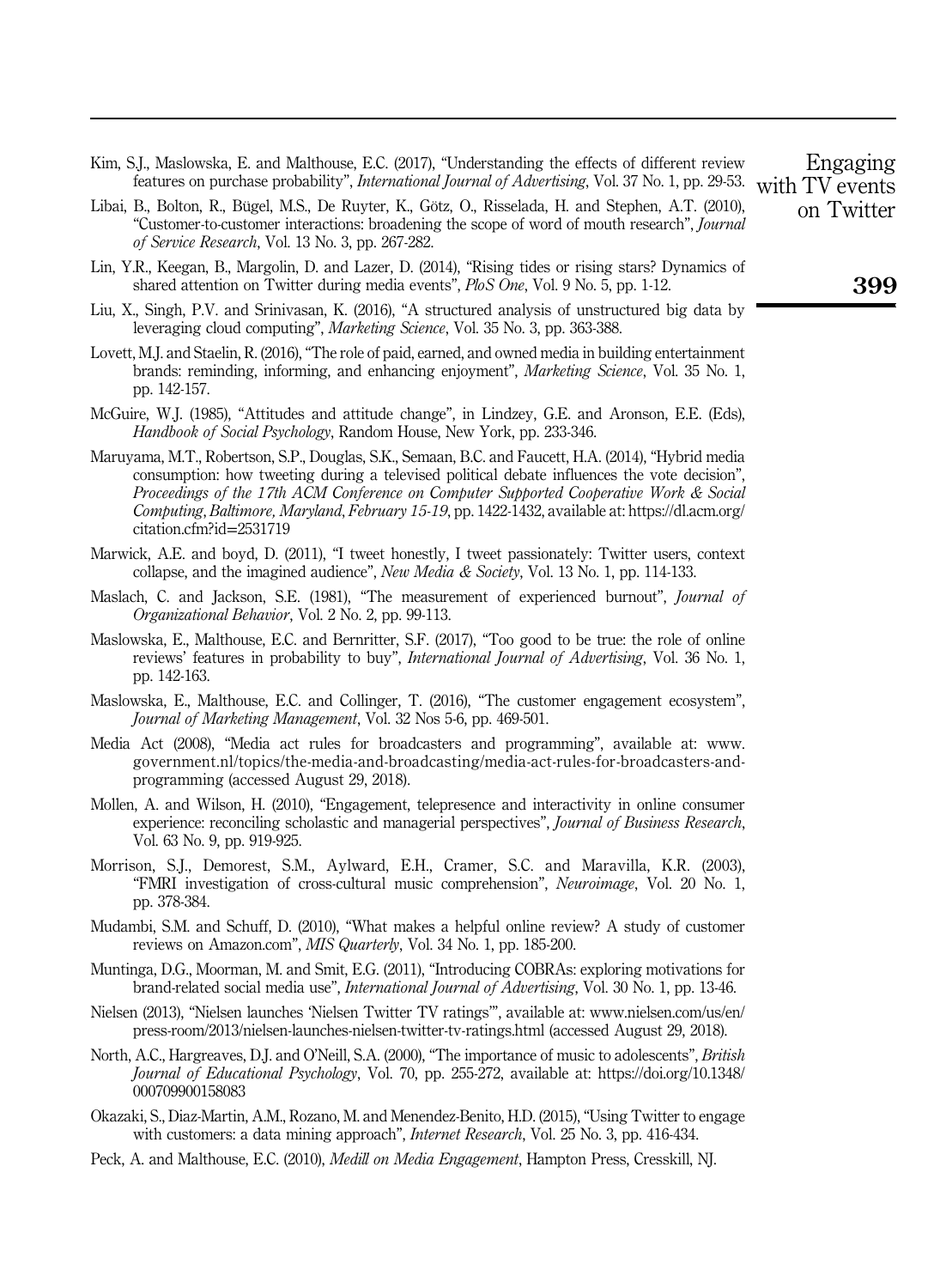| <b>INTR</b><br>30,2 | Pennebaker, J.W., Boyd, R.L., Jordan, K. and Blackburn, K. (2015), "The development and psychometric<br>properties of LIWC2015", available at: https://repositories.lib.utexas.edu/handle/2152/31333<br>(accessed May 6, 2019).                                                        |
|---------------------|----------------------------------------------------------------------------------------------------------------------------------------------------------------------------------------------------------------------------------------------------------------------------------------|
|                     | Petty, R.E., Cacioppo, J.T. and Schumann, D. (1983), "Central and peripheral routes to advertising<br>effectiveness: the moderating role of involvement", <i>Journal of Consumer Research</i> , Vol. 10 No. 2,<br>pp. 135-146.                                                         |
| 400                 | Pew Research Center (2018), "Mobile fact sheet", available at: www.pewinternet.org/fact-sheet/mobile/<br>(accessed October 8, 2018).                                                                                                                                                   |
|                     | Poggi, J. (2018), "NBC Universal aims to answer TV's ratings plunge with a new metric", available at:<br>http://adage.com/article/special-report-tv-upfront/nbc-universal-solve-tv-measurement-issues-<br>metric/312997/ (accessed August 29, 2018).                                   |
|                     | Rentfrow, P.J. and Gosling, S.D. (2003), "The Do Re Mi's of everyday life: the structure and personality<br>correlates of music preferences", Journal of Personality and Social Psychology, Vol. 84 No. 6,<br>pp. 1236-1256.                                                           |
|                     | Ritzen, G. (2017), "Nederlanders keken in 2016 opnieuw minder televisie [In the Netherlands in 2016<br>people watched again less television]", available at: www.nrc.nl/nieuws/2017/01/07/<br>nederlanders-keken-in-2016-opnieuw-minder-televisie-a1540223 (accessed August 29, 2018). |
|                     | Sasaki, Y., Kawai, D. and Kitamura, S. (2016), "Unfriend or ignore tweets? A time series analysis on<br>Japanese Twitter users suffering from information overload", Computers in Human Behavior,<br>Vol. 64, pp. 914-922.                                                             |
|                     | Schlosser, M.J., Aoyagi, N., Fulbright, R.K., Gore, J.C. and McCarthy, G. (1998), "Functional MRI studies<br>of auditory comprehension", <i>Human Brain Mapping</i> , Vol. 6 No. 1, pp. 1-13.                                                                                          |
|                     | Segijn, C.M. and Kononova, A. (2018), "Examining audience, media, and cultural factors as predictors<br>of multiscreen use: a comparative study of the Netherlands and the United States", <i>International</i><br><i>Journal of Communication, Vol. 12, pp. 4708-4730.</i>            |
|                     | Segijn, C.M., Voorveld, H.A.M. and Smit, E.G. (2017), "How related multiscreening could positively<br>affect advertising outcomes", <i>Journal of Advertising</i> , Vol. 46 No. 4, pp. 455-472.                                                                                        |
|                     | Segijn, C.M., Voorveld, H.A.M., Vandeberg, L., Pennekamp, S.F. and Smit, E.G. (2017), "Insight into<br>everyday media use with multiple screens", <i>International Journal of Advertising</i> , Vol. 36 No. 5,<br>pp. 779-797.                                                         |
|                     | Seiler, S., Yao, S. and Wang, W. (2017), "Does online word of mouth increase demand? (And How?)<br>Evidence from a natural experiment", Marketing Science, Vol. 36 No. 6, pp. 838-861.                                                                                                 |
|                     | Shao, G. (2009), "Understanding the appeal of user-generated media: a uses and gratification<br>perspective", <i>Internet Research</i> , Vol. 19 No. 1, pp. 7-25.                                                                                                                      |
|                     | Sims, C.A. (1980), "Macroeconomics and reality", <i>Econometrica</i> , Vol. 48 No. 1, pp. 1-48.                                                                                                                                                                                        |
|                     | Sims, C.A. and Zha, T. (1999), "Error bands for impulse responses", <i>Econometrica</i> , Vol. 67 No. 5,<br>pp. 1113-1155.                                                                                                                                                             |
|                     | Soboleva, A., Burton, S., Mallik, G. and Khan, A. (2017), "Retweet for a Chance to': an analysis of<br>what triggers consumers to engage in seeded eWOM on Twitter", Journal of Marketing<br>Management, Vol. 33 Nos 13-14, pp. 1120-1148.                                             |
|                     | Sprott, D., Czellar, S. and Spangenberg, E. (2009), "The importance of a general measure of brand<br>engagement on market behavior: development and validation of a scale", Journal of Marketing<br>Research, Vol. 46 No. 1, pp. 92-104.                                               |
|                     | Stieler, M. and Germelmann, C.C. (2016), "The ties that bind us: feelings of social connectedness in<br>socio-emotional experiences", Journal of Consumer Marketing, Vol. 33 No. 6, pp. 397-407.                                                                                       |
|                     | Tausczik, Y.R. and Pennebaker, J.W. (2010), "The psychological meaning of words: LIWC and<br>computerized text analysis methods", Journal of Language and Social Psychology, Vol. 29 No. 1,<br>pp. 24-54.                                                                              |
|                     | Vaccari, C., Chadwick, A. and O'Loughlin, B. (2015), "Dual screening the political: media events, social<br>media, and citizen engagement", Journal of Communication, Vol. 65 No. 6, pp. 1041-1061.                                                                                    |